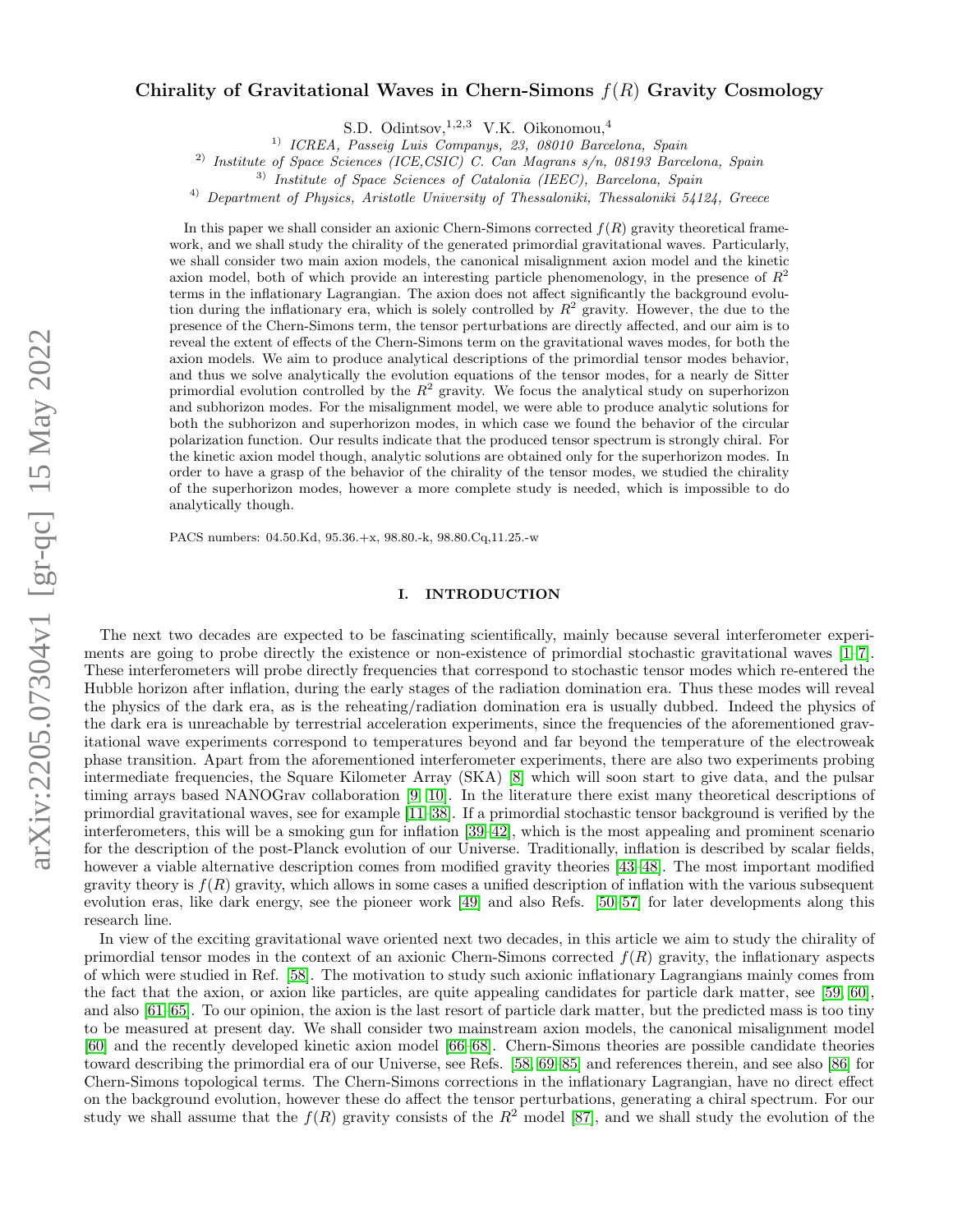primordial gravitational waves in the presence of a misalignment or kinetic axion with Chern-Simons corrections. We aim to obtain analytic solutions, so we shall solve analytically the evolution equation for the tensor modes, focusing on superhorizon and subhorizon modes. Using the resulting solutions, we study quantitatively the effect of the Chern-Simons term by examining the behavior of the circular polarization function. In both cases we found that the tensor modes of  $f(R)$  gravity with Chern-Simons corrections are strongly chiral, as in the ordinary Einstein-Hilbert case, however, for the kinetic axion we only studied the superhorizon modes, due to the lack of analyticity.

This article is organized as follows: In section II, we present the essential features of the Chern-Simons axionic  $f(R)$ gravity theoretical framework. We shall derive the field equations and show explicitly how the Chern-Simons term affects the evolution of the primordial tensor perturbations, while it does not affect at all the background evolution and the scalar perturbations. We will also present in brief the essential features of the misalignment and kinetic axion theories, and we will show how the axion models do not affect the inflationary era, which is controlled by the  $R<sup>2</sup>$  gravity. In section III we thoroughly study in an analytic way the evolution of the superhorizon and subhorizon modes for both the two aforementioned axion models, and we will also explicitly show in a quantitative way that the chirality feature occurs even in the  $f(R)$  gravity case. The conclusions of our study is presented in the last section.

Before we start our analysis, we need to mention that the geometric background which shall be assumed for the whole study is a flat Friedmann-Robertson-Walker (FRW), with line element,

<span id="page-1-1"></span>
$$
ds^{2} = -dt^{2} + a(t)^{2} \sum_{i=1,2,3} (dx^{i})^{2} , \qquad (1)
$$

where  $a(t)$  is the scale factor. Also for the flat FRW metric, the Hubble rate is  $H = \frac{\dot{a}}{a}$  and the Ricci scalar is  $R = 12H^2 + 6\dot{H}$ .

## II. ESSENTIAL FEATURES OF CHERN-SIMONS AXION  $f(R)$  GRAVITY, THE  $R^2$ -MODEL AND TWO AXION MODELS

We shall consider an  $f(R)$  gravity in the presence of an axion field with Chern-Simons term in vacuum, since we are interested in primordial gravitational waves, which are generated during the inflationary era. Thus we can safely ignore the radiation fluids, and also any dark matter perfect fluid components. In all modern axionic models, the axion field plays the role of dark matter soon after it starts to oscillate, when its mass  $m_a$  satisfies  $m_a \succeq H$ , where  $H$  is the Hubble rate. With regard to the axion field, there exist in the literature two models which yield viable phenomenology, the canonical misalignment axion model [\[59\]](#page-12-8) and the kinetic axion model [\[66,](#page-12-12) [67\]](#page-12-15). Both models may yield phenomenologically appealing results, and for both models, when  $m_a \succeq H$ , the axion field oscillations commence, beyond which the axion field's energy density  $\rho_a$  redshifts as dark matter  $\rho_a \sim a^{-3}$ . The difference between the two axion models is the time for which the axion oscillations commence, and specifically for the case of the kinetic axion, the time instance for which the axion oscillations start is significantly delayed compared to the canonical misalignment model. In the kinetic axion picture, the axion oscillations commence at some point during the reheating era, at a lower temperature compared to the canonical misalignment axion model. We shall discuss more these two axion models later on in this section.

The whole  $f(R)$  gravity axion model with Chern-Simons terms is a sort of an  $f(R, \phi)$  gravity in vacuum, the gravitational action of which is,

<span id="page-1-0"></span>
$$
S = \int d^4x \sqrt{-g} \left[ \frac{1}{2\kappa^2} f(R) - \frac{1}{2} \partial^\mu \phi \partial_\mu \phi - V(\phi) + \frac{1}{8} \nu(\phi) R \tilde{R} \right],\tag{2}
$$

with  $R\tilde{R} = \epsilon^{abcd} R^{ef}_{ab} R_{cdef}$ ,  $\kappa^2 = \frac{1}{8\pi G}$ , where G is Newton's gravitational constant, and  $\epsilon^{abcd}$  stands for the totally antisymmetric Levi-Civita tensor. To be precise, the Chern-Pontryagin density  $R\tilde{R}$  is a direct analogue of the term  ${}^*F_{\mu\nu}\overline{F}^{\mu\nu}$  in principal fibre bundles, which is constructed by the curvature  $F_{\mu\nu}$  which corresponds to the connection  $A_\mu$  of the principal bundle. In the literature the term  $\nu(\phi)\hat{R}R$  is called Chern-Simons term, but this terminology is abusively used for a simple reason, the Chern-Pontryagin density  $\nu(\phi)\tilde{R}R$  is directly connected with an actual 3d Chern-Simons term cohomologicaly  $\nu(\phi)\tilde{R}R = d(Chern-Simons)$ , via the exterior derivative. This is the justification of the Chern-Simons terminology, which we shall also adopt in this paper, complying with the literature. In the context of the metric formalism, upon varying the gravitational action [\(2\)](#page-1-0) with respect to the metric tensor and with respect to the scalar field respectively, and for the FRW metric [\(1\)](#page-1-1), the following equations of motion are obtained,

<span id="page-1-2"></span>
$$
3H^2F = \kappa^2 \frac{1}{2} \dot{\phi}^2 + \frac{RF - f + 2V\kappa^2}{2} - 3H\dot{F},\tag{3}
$$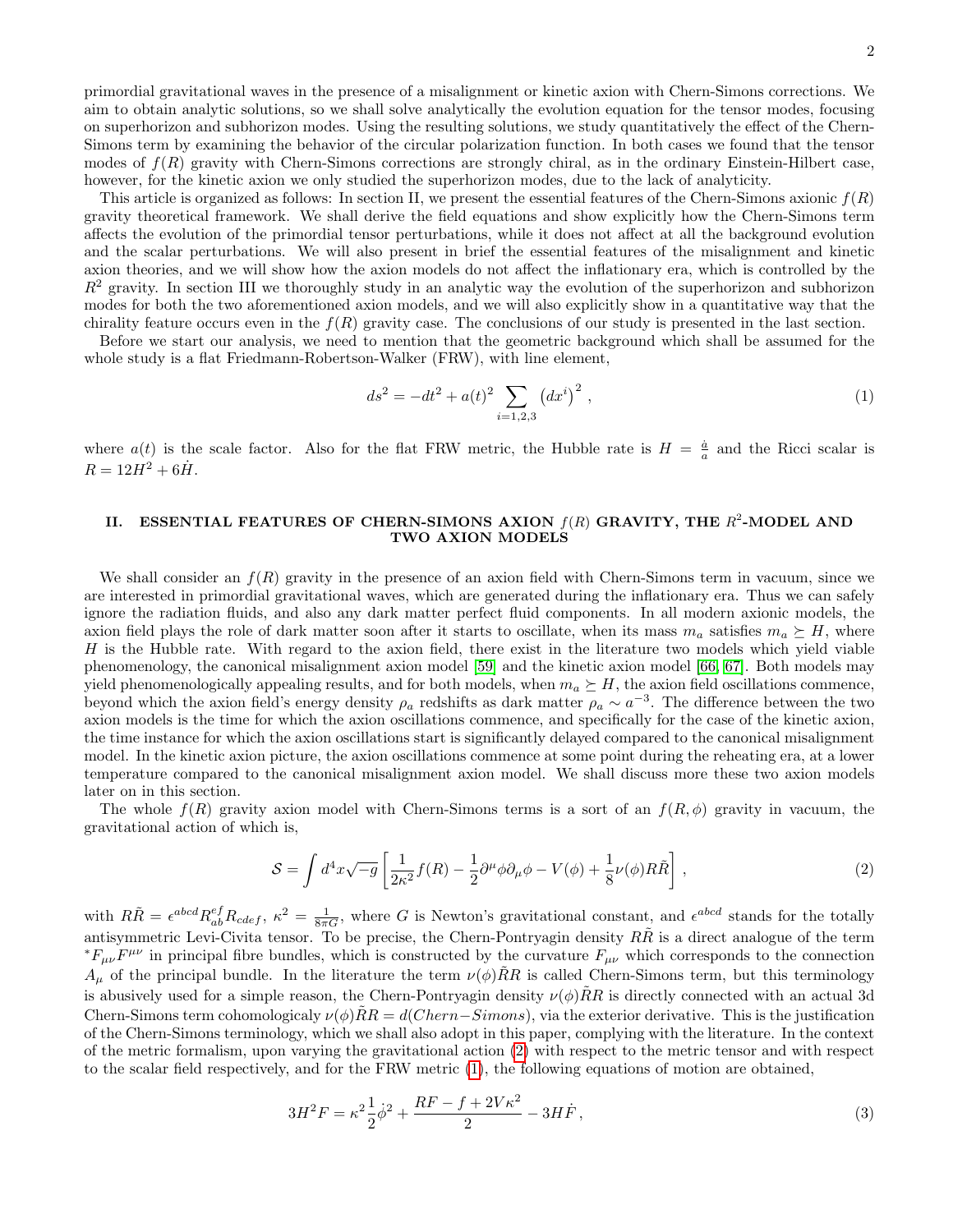

<span id="page-2-2"></span>FIG. 1. The canonical misalignment axion physics. The axion starts uphill from a small deviation from its vacuum expectation value, with zero velocity, and it finally ends up in the minimum where it starts oscillating when  $H \sim m_a$ .

<span id="page-2-0"></span>
$$
-3FH^{2} + 2\dot{H}F = \kappa^{2}\frac{1}{2}\dot{\phi}^{2} - \frac{RF - f + 2V}{2} + \ddot{F} + 2H\dot{F},
$$
  

$$
\ddot{\phi} + 3H\dot{\phi} + V'(\phi) = 0,
$$
 (4)

with  $V'(\phi) = \frac{\partial V}{\partial \phi}$  and also  $F = \frac{\partial f}{\partial R}$ . Remarkably, the field equations [\(3\)](#page-1-2) and [\(4\)](#page-2-0), remain totally unaffected by the Chern-Simons term, as it is also pointed out in the literature [\[69\]](#page-12-14), see also [\[84\]](#page-13-3). Basically, the whole background evolution in the presence of the Chern-Simons term remains entirely unaffected by the Chern-Simons term, and only the tensor perturbations and the corresponding slow-roll indices are affected by the Chern-Simons term [\[69\]](#page-12-14) (see also [\[58\]](#page-12-7)), as we also see in the next section. The reason for this is the fact it is impossible to have  $\epsilon^{abcd}$  and scalar derivatives only in any of the following components of the energy momentum tensor,  $T_{00}$ ,  $T_{0\alpha}$ ,  $T_{\alpha\beta}$  [\[84\]](#page-13-3).

At this point, let us specify the inflationary  $f(R)$  gravity model which we shall assume that controls the inflationary evolution. Specifically, we shall assume that the  $f(R)$  gravity model which governs the evolution is the  $R^2$  model [\[87\]](#page-13-2),

$$
f(R) = R + \frac{1}{36H_i}R^2,
$$
\n(5)

where  $H_i$  has mass dimensions  $[m]^2$ . As it was shown in Ref. [\[58\]](#page-12-7), the inflationary evolution is governed mainly by the  $R<sup>2</sup>$  gravity, because the axion is frozen (it has small deviations from the vacuum expectation value, a time average is assumed) in its vacuum expectation value during inflation, and due to its small mass, for example, the potential term is of the order,

$$
\frac{\kappa^2}{2(12H^2)} m_a^2 f_a^2 \theta_a^2 = \mathcal{O}(10^{-39}) eV , \qquad (6)
$$

with  $H \sim H_I = \mathcal{O}(10^{13})\text{GeV}$ , while the  $R^2$ -related terms are of the order  $\mathcal{O}(10^{38})$ eV. Thus, by substituting the Ricci scalar  $R = 12H^2 + 6\dot{H}$ , its derivative  $\dot{R} = 24H\dot{H} + 6\ddot{H}$  and  $F = 1 + \frac{R}{18H_i}$  in the Friedmann equation [\(3\)](#page-1-2), we obtain,

<span id="page-2-1"></span>
$$
\ddot{H} - \frac{\dot{H}^2}{2H} + 3H_iH = -3H\dot{H}.
$$
\n(7)

Disregarding the first two terms during the slow-roll era, the differential equation [\(7\)](#page-2-1) becomes,

$$
3H_i H = -3H\dot{H},\tag{8}
$$

which yields the solution,

<span id="page-2-3"></span>
$$
H(t) = H_0 - H_i t, \qquad (9)
$$

which is a quasi-de Sitter evolution. The spectral index and the tensor-to-scalar ratio for the combined axion Chern-Simons  $R^2$  model are [\[58\]](#page-12-7),

$$
n_s = 1 - \frac{2}{N}, \ \ r \simeq \frac{r_s^v}{2} \left( \frac{1}{|1 - \frac{\kappa^2 x}{F}|} + \frac{1}{|1 + \frac{\kappa^2 x}{F}|} \right), \tag{10}
$$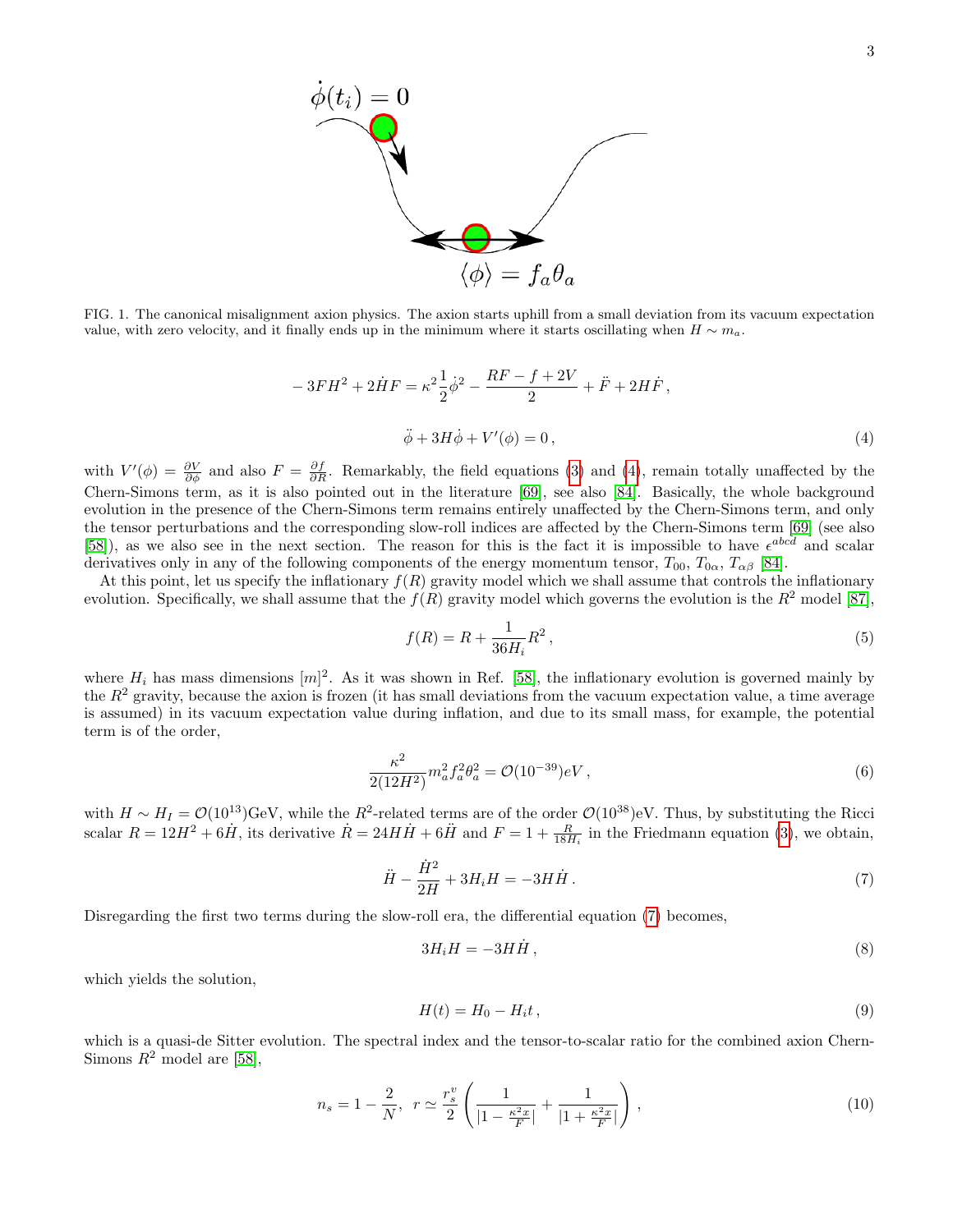

<span id="page-3-0"></span>FIG. 2. The kinetic axion physics. The axion starts uphill from a small deviation from its vacuum expectation value, with non-zero velocity, and it finally ends up uphill again, from where it goes again downhill until it ends up in the minimum, where it starts oscillating when  $H \sim m_a$ . In this case, the oscillation period is postponed compared to the canonical misalignment model, and it occurs at a lower temperature.

with  $r_s^v = 48\epsilon_1^2$  being the tensor-to-scalar ratio of vacuum  $f(R)$  gravity, and  $\epsilon_1$  is the first slow-roll index, which for the  $R^2$  model is  $\epsilon_1 \sim 1/(2N)$ . Also the parameter x is defined as  $x = \frac{2\nu k}{a}$ . As it was shown in [\[58\]](#page-12-7), the term  $\sim \frac{\kappa^2 x}{F}$  can potentially reduce the tensor-to-scalar ratio, for example taking  $\frac{\kappa^2 x}{F} = \mathcal{O}(3 \times 10^2)$ , the tensor-to-scalar ratio becomes of the order  $r \sim \mathcal{O}(10^{-5})$ . Now let us discuss in brief the two axion models which we shall consider in this paper. The first is the canonical misalignment model, which we now present in brief. In the canonical misalignment model (see [\[59\]](#page-12-8) for a review), the pre-inflationary Peccei-Quinn U(1) symmetry which was unbroken pre-inflationary, is broken during inflation, and the axion field acquires a non-zero vacuum expectation value  $\langle \phi \rangle = \theta_a f_a$ , where  $f_a$  denotes the axion decay constant, and  $\theta_a$  denotes the initial misalignment angle. The axion vacuum expectation value is quite large during the inflationary period, of the order of the axion decay constant  $\sim \mathcal{O}(10^{10})\text{GeV}$ . We need to stress that although that the axion has a vacuum expectation value during the inflationary era, this does not mean that the axion is constant during inflation, meaning that the Chern-Simons term during inflation should be viewed as a time average  $\langle \nu(\phi) \tilde{R}R \rangle$ , and its effect is non trivial considering its time averaged values. The axion potential is,

$$
V(\phi) = m_a^2 f_a^2 \left( 1 - \cos(\frac{\phi}{f_a}) \right). \tag{11}
$$

Now let us discuss how the canonical misalignment model functions, which schematically appears in Fig. [1.](#page-2-2) The axion during inflation has small displacements from its vacuum expectation value and starts to roll down the hill with initial speed  $\frac{\dot{\phi}}{m_a} \ll 1$ , so quite small or nearly zero initial speed. For small displacements from the vacuum expectation value, the potential is approximately equal to,

$$
V(\phi) \simeq \frac{1}{2}m_a^2 \phi^2 \,,\tag{12}
$$

when  $\phi \ll f_a$  or equivalently  $\phi \ll \langle \phi \rangle$ . Hence, the axion rolls down from the hill when  $H \gg m_a$ , as it is displayed in Fig. [1,](#page-2-2) until when  $H \sim m_a$  at which point it starts to oscillate and its energy density redshifts as dark matter. Hence the misalignment model is based on the fact that the initial speed of the axion at small displacements from its vacuum expectation value on the hill of the potential, the velocity and the acceleration are quite small. Hence for the canonical misalignment axion model we have  $\frac{\dot{\phi}}{m_a} \ll 1$  and  $\frac{\dot{\phi}}{m_a^2} \ll 1$ . Now the kinetic axion model [\[66,](#page-12-12) [67\]](#page-12-15) is based on the fact that initial, when the axion was on the hill of the potential, for small displacement from its vacuum expectation value, the speed was not zero, as is seen in Fig. [2.](#page-3-0) Thus as the axion rolls down the hill, it does not start to oscillate as it reaches the minimum of the potential, but goes uphill, and when it stops it rolls down to oscillate around the vacuum expectation value, where it starts to redshift as dark matter. For the kinetic axion case, initially the speed is quite large, and specifically the axion kinetic energy dominates over the potential energy [\[66,](#page-12-12) [67\]](#page-12-15)  $\dot{\phi}^2 \gg m_a^2 \phi^2$ , thus essentially equation of state parameter w for the axion initially, prior to the axion oscillations, and during the whole inflationary era, is approximately  $w \sim 1$ , thus the axion velocity redshifts as  $\dot{\phi} \sim a^{-3}$  so this is a stiff equation of state. As an effect of this initial kinetic domination, the axion does not start its oscillations around its vacuum expectation value, but continues uphill. For the kinetic axion case, since the kinetic energy term dominates over the potential, and in conjunction with the fact that  $\dot{\phi}^2 \sim a^{-6}$ , this simply means that the background evolution is solely governed by  $f(R)$  gravity. Hence, the  $R^2$  gravity controls the background evolution in this case too, as in the canonical misalignment axion model, thus the evolution is the quasi-de Sitter one of Eq. [\(9\)](#page-2-3).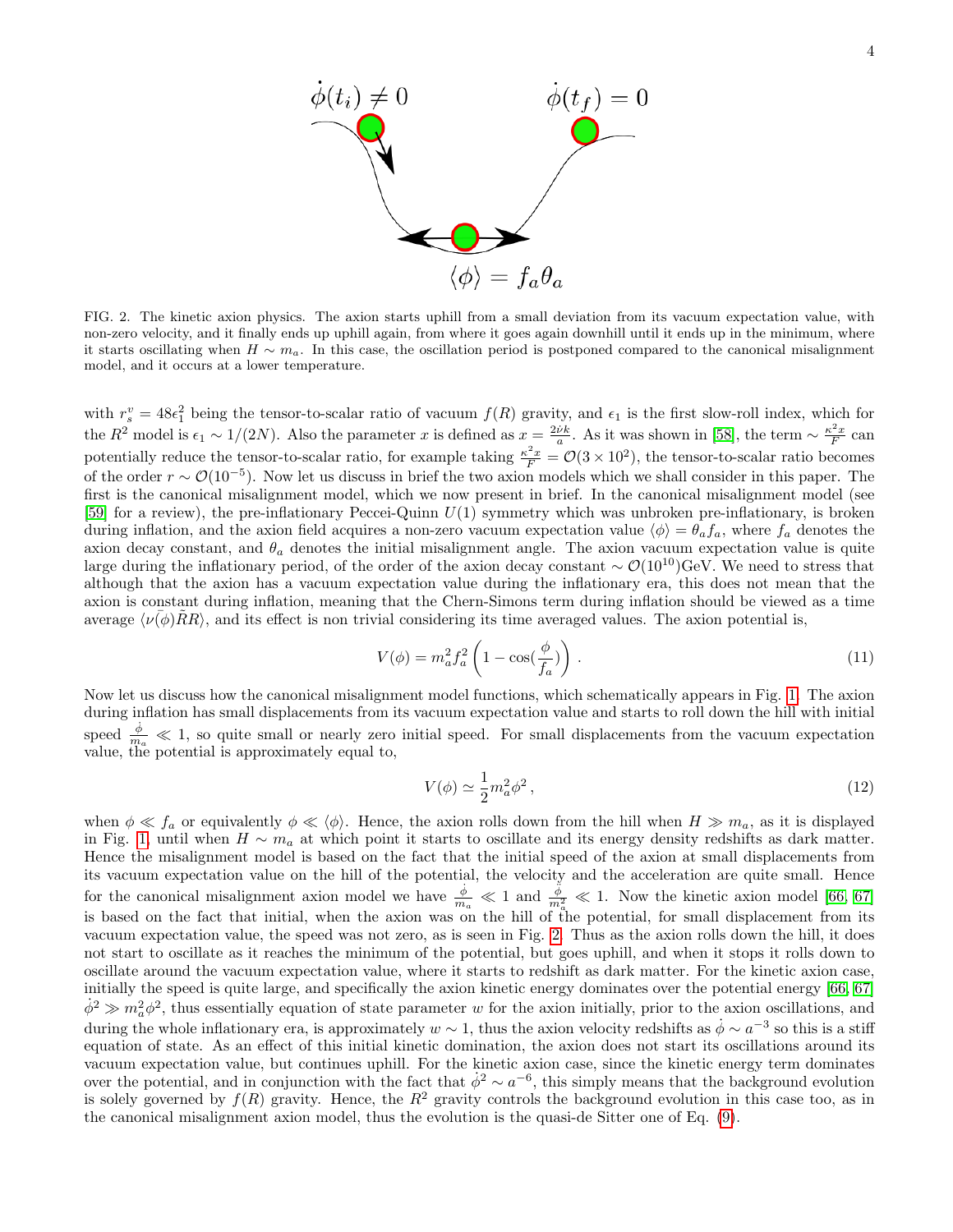

<span id="page-4-1"></span>FIG. 3. Subhorizon inflationary modes. During inflation these are at subhorizon scales, and the ones with the smallest wavenumber will be the first that will exit the horizon after the inflationary era ends and during the early stages of the reheating era. These modes will be probed in the next years by space laser interferometers, like LISA.

In the next section we shall consider the evolution of primordial gravitational waves for the axion  $R^2$  model, for both the axion models we discussed in this section and we shall explore the chirality of the produced gravitational waves in a semi-analytical way.

### III. PRIMORDIAL GRAVITATIONAL WAVES IN CHERN-SIMONS AXION  $f(R)$  GRAVITY

In this section we shall consider the evolution of primordial gravitational waves in the context of axion  $f(R)$  gravity with Chern-Simons corrections. We shall concentrate on the  $R^2$  gravity case, in which case as we showed earlier, for both the canonical misalignment and the kinetic axion, the background evolution is governed solely by the  $R^2$ gravity. Let us now consider the evolution of tensor perturbations, and to start of, we shall consider the following tensor perturbations of the flat FRW metric,

$$
ds^{2} = -dt^{2} + a(t)^{2} (\delta_{ij} + h_{ij}) dx^{i} dx^{j}, \qquad (13)
$$

and by performing the Fourier transform of the tensor perturbation  $h_{ij}$ ,

$$
h_{ij}(\vec{x},t) = \sqrt{V} \int \frac{\mathrm{d}^3 k}{(2\pi)^3} \sum_{\ell} \epsilon_{ij}^{\ell} h_{\ell k} e^{i\vec{k}\vec{x}},\tag{14}
$$

where " $\ell$ " denotes the polarization of the tensor perturbation, and V is the volume element. The Fourier transformation of the tensor perturbation  $h_{ij}$  satisfies the following differential equation [\[69\]](#page-12-14),

<span id="page-4-0"></span>
$$
\ddot{h}_{\ell}(k) + (3 + \alpha_M) H \dot{h}_{\ell}(k) + \frac{k^2}{a^2} h_{\ell}(k) = 0, \qquad (15)
$$

where the parameter  $\alpha_M$  is defined to be,

$$
a_M = \frac{\dot{Q}_t}{Q_t H},\tag{16}
$$

and the function  $Q_t$  for the Chern-Simons axion  $f(R)$  gravity is equal to [\[69\]](#page-12-14),

$$
Q_t = \frac{1}{\kappa^2} \frac{\mathrm{d}f}{\mathrm{d}R} + \frac{2\lambda_\ell \dot{\nu}k}{a},\tag{17}
$$

and the parameter  $\lambda_{\ell}$  indicates the polarization of the gravitational waves and it takes the following values,  $\lambda_R = 1$ for the right handed gravitational waves, and  $\lambda_L = -1$  for the left handed gravitational waves. Also, k denotes the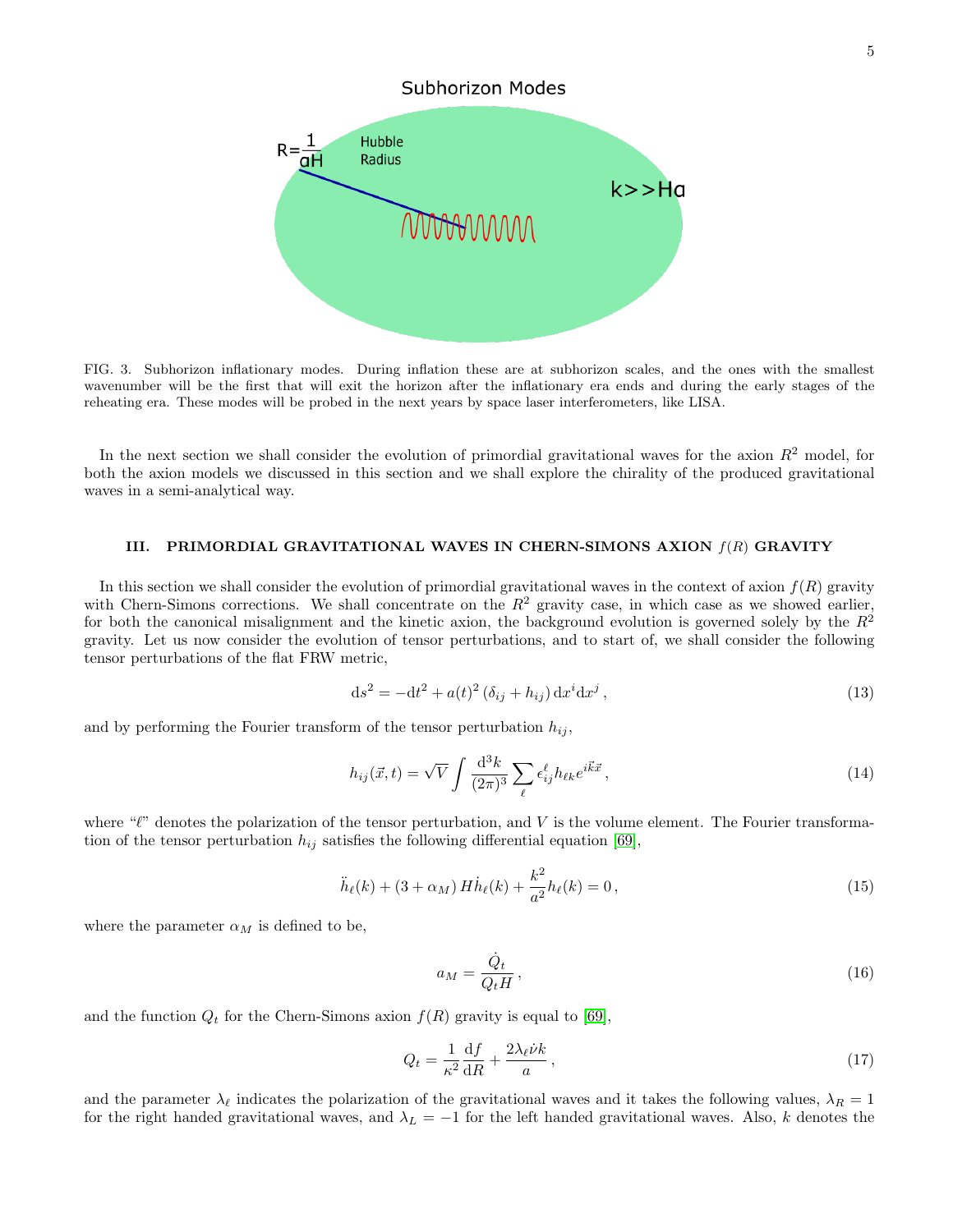

<span id="page-5-0"></span>FIG. 4. Superhorizon modes, for which  $\lambda \gg \frac{1}{aH}$ , or equivalently  $k \ll aH$ . The CMB modes were superhorizon very early during the inflationary era. Our interest is in CMB superhorizon modes, so for  $\lambda < 10$ Mpc, or equivalently with  $k < 0.1$ Mpc<sup>-1</sup>.

wavenumber each tensor mode. Easily we can evaluate the exact form of the parameter  $a_M$  for the Chern-Simonscorrected axion  $f(R)$  gravity has the following form,

$$
a_M = \frac{\frac{1}{\kappa^2} \frac{\mathrm{d}^2 f}{\mathrm{d}R^2} \dot{R} + \frac{2\lambda_\ell \dot{\nu} k}{a} - \frac{2\lambda_\ell \dot{\nu} k}{a}}{\left(\frac{1}{\kappa^2} \frac{\mathrm{d}f}{\mathrm{d}R} + \frac{2\lambda_\ell \dot{\nu} k}{a}\right) H}.
$$
\n(18)

Basically, the parameter  $a_M$  quantifies the direct effect of the modified gravity under study, since in the absence of this term, the differential equation [\(15\)](#page-4-0) is identical to the general relativistic differential equation governing the primordial tensor perturbations.

For inflationary gravitational waves, there are two cases of interest, regarding the magnitude of the mode wavelength compared to the Hubble horizon, the subhorizon and superhorizon modes. Both modes are equally important from an experimental perspective. The subhorizon modes during inflation and especially the ones with the smallest wavenumber, will be the first that will exit the horizon after inflation and during the early stages of the reheating era. These subhorizon modes (see Fig. [3\)](#page-4-1), for which their wavelength is significantly smaller than the Hubble radius, that is,  $\lambda \ll \frac{1}{aH}$ , or equivalently  $k \gg aH$  will directly be probed in about fifteen years from now, in LISA, DECIGO BBO and other large frequency gravitational waves experiments. Thus the study of these modes even analytically is of some importance. In this paper we shall mainly be interested in studying the chirality of these modes, in order to see quantitatively and at first hand their evolution. With regards to the superhorizon modes, for these their wavelength is quite larger than the Hubble radius, that is,  $\lambda \gg \frac{1}{aH}$ , or equivalently  $k \ll aH$  (see Fig. [4\)](#page-5-0). These modes will not be probed by the space interferometers, but are relevant because the CMB modes are basically modes that became superhorizon very early during the inflationary era, and were superhorizon until  $z \sim 1100$ , where they reentered the Hubble horizon. We shall be interested in CMB superhorizon modes, so basically for modes with wavelength  $\lambda$  < 10Mpc, or equivalently with  $k < 0.1 \text{Mpc}^{-1}$ . With regard to the subhorizon modes, we shall be interested for wavelengths larger than  $\lambda > 10$ Mpc or equivalently for  $0.1 < k < 10^{16}$ Mpc<sup>-1</sup>. The modes with  $0.1 < k < 10^{16}$ Mpc<sup>-1</sup> correspond to post-CMB and relevant to future primordial gravitational wave experiments, especially the modes with  $k > 10^{10} \text{Mpc}^{-1}$ . The modes with  $10^4 < k < 10^8 \text{Mpc}^{-1}$  will be probed by the SKA or NANOGrav collaborations. For the above reasons, in this work we shall analytically check in a quantitative way the chirality of both subhorizon and superhorizon modes for both the axion  $R^2$  gravity models.

Before we specify our analysis using the two axion  $R^2$  models we discussed previously, let us consider the general behavior of the superhorizon modes in a model independent way. For the superhorizon modes, the differential equation [\(15\)](#page-4-0) can be greatly simplified, since for these modes, their wavelengths are significantly larger compared the Hubble horizon, that is  $k \ll Ha$ , so basically the third term in the differential equation [\(15\)](#page-4-0) can be safely omitted, thus it reads,

$$
\ddot{h}_{\ell}(k) + (3 + \alpha_M) H \dot{h}_{\ell}(k) = 0.
$$
\n(19)

We can find a general solution of the above differential equation, which reads,

<span id="page-5-1"></span>
$$
h_{\ell}(k) = C_{\ell}(k) + D_{\ell}(k) \int_1^t \exp\left(\int_1^{\eta} \left(-a_M(\tau) - 3H(\tau)\right) d\tau\right) d\eta,
$$
\n(20)

thus the solution describes clearly a time-independent frozen term  $C_{\ell}(k)$  and an exponentially decaying mode, which is the second term in Eq. [\(20\)](#page-5-1). We shall explicitly verify this behavior for both the canonical misalignment and kinetic axion  $R^2$  models later on in this section.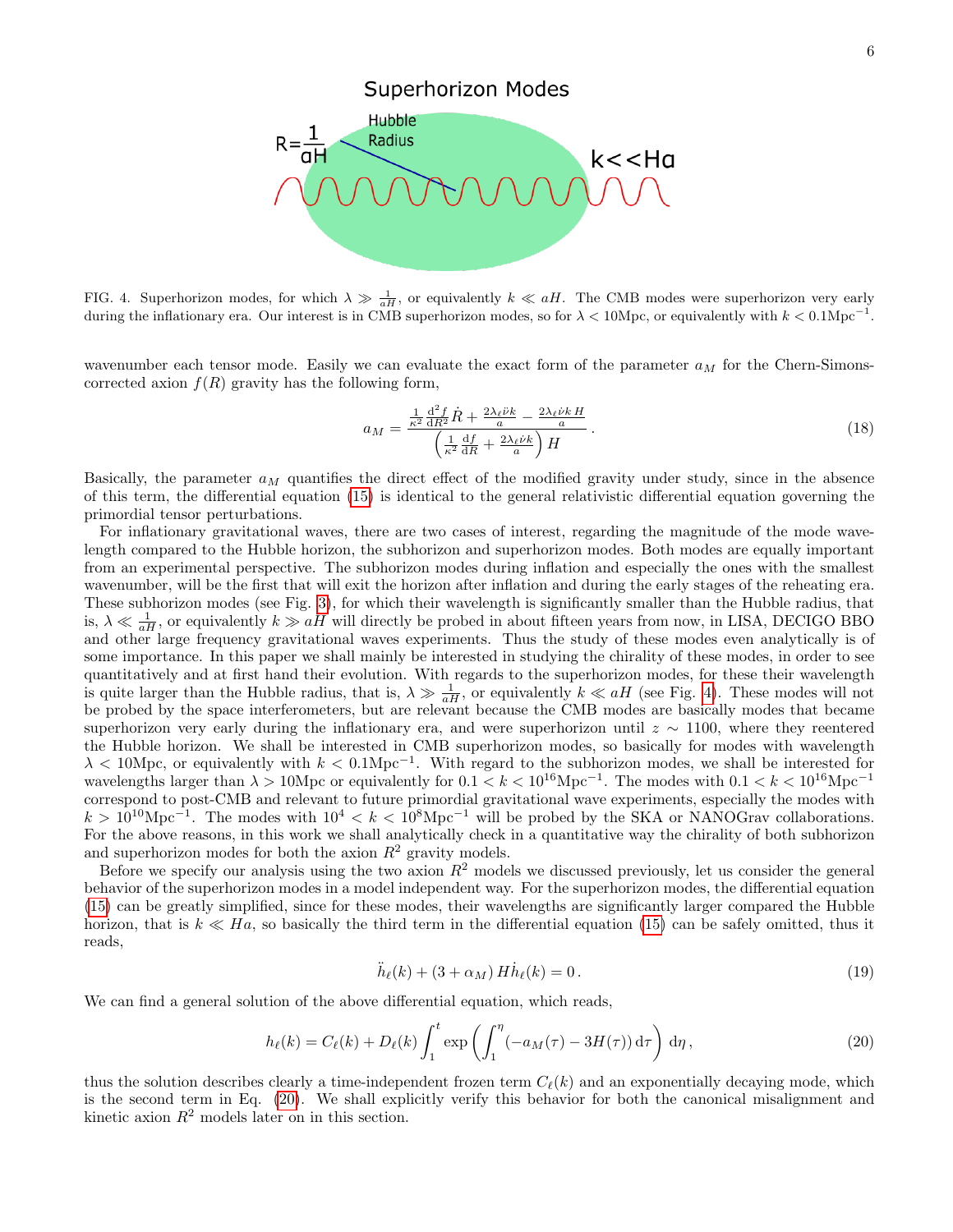Now our analysis will be to reveal in an analytic way the amount of chirality of the primordial gravitational waves relevant for both the CMB and future gravitational waves experiments, thus both for superhorizon and subhorizon modes, where analytical results can be obtained of course. Our strategy will be the following, since we are interested for the inflationary gravitational waves for the axion  $R^2$  gravity models, we shall solve analytically the evolution differential equation [\(15\)](#page-4-0), for both the left handed and right handed polarizations, considering both the superhorizon and subhorizon modes. Suppose the solutions are  $h_L(k)$  and  $h_R(k)$ , and these solutions contain two integration constants each. When analytic results can be obtained, in order to determine the integration constants, we shall assume that both solutions asymptotically in the past satisfy the Bunch-Davies initial condition, and we shall find the rest of the constants in an easy way by taking the asymptotic expansions of the solutions in two regimes, the subhorizon and superhorizon regimes, so the solutions would be  $h_L(k)_{k\leq aH}$ ,  $h_L(k)_{k\geq aH}$ ,  $h_R(k)_{k\leq aH}$  and  $h_R(k)_{k\leq aH}$ . Then the integrations constants can be obtained by matching the solutions for each polarization at an intermediate transition time  $t = t_{trans}$ , as follows,

<span id="page-6-0"></span>
$$
h_L(k)_{k \ll aH} \Big|_{t=t_{trans}} = h_L(k)_{k \gg aH} \Big|_{t=t_{trans}},
$$
\n
$$
h_L(k)_{k \ll aH} \Big|_{t=t_{trans}} = h_L(k)_{k \gg aH} \Big|_{t=t_{trans}},
$$
\n
$$
h_R(k)_{k \ll aH} \Big|_{t=t_{trans}} = h_R(k)_{k \gg aH} \Big|_{t=t_{trans}},
$$
\n
$$
h_R(k)_{k \ll aH} \Big|_{t=t_{trans}} = h_R(k)_{k \gg aH} \Big|_{t=t_{trans}}.
$$
\n(21)

With the above initial conditions [\(21\)](#page-6-0), the integration constants can be obtained, when both the superhorizon and subhorizon modes can be obtained. As we shall see, for the canonical misalignment axion  $R<sup>2</sup>$  model, this is possible, however for the kinetic axion  $R^2$  model, analytic solutions can be obtained only for the superhorizon modes. Thus for the sake of the argument, we shall use arbitrary integration constants only for this case, just to see the behavior of the solutions as functions of the wavenumber of the modes, and also in order to reveal quantitatively the chirality between the left and right handed modes. For the analysis of the chirality between the left and right handed modes, which quantifies the difference in the propagation between left handed and right handed modes, we shall share the circular polarization function  $\Pi(k)$  from electromagnetic studies, defined as  $\Pi(k) = \frac{Q}{I}$ , where Q an I are the stokes parameters for electromagnetic waves, defined as  $I = |E_x|^2 + |E_y|^2$ ,  $Q = |E_x|^2 - |E_y|^2$  [\[88\]](#page-13-4). Thus for the gravitational waves, the circular polarization function  $\Pi(k)$  is defined as follows [\[82\]](#page-13-5),

$$
\Pi_{k \gg aH}(k) = \frac{|h_L^{k \gg aH}(k)|^2 - |h_R^{k \gg aH}(k)|^2}{|h_L^{k \gg aH}(k)|^2 + |h_R^{k \gg aH}(k)|^2},\tag{22}
$$

for the case of subhorizon modes, while for superhorizon modes, we have,

$$
\Pi_{k \ll aH}(k) = \frac{|h_L^{k \ll aH}(k)|^2 - |h_R^{k \ll aH}(k)|^2}{|h_L^{k \ll aH}(k)|^2 + |h_R^{k \ll aH}(k)|^2}.
$$
\n(23)

Our aim in the rest of this section is to reveal the behavior of the circular polarization functions  $\Pi_{k\geqslant a}$  and  $\Pi_{k\ll aH}(k)$  for both the kinetic and canonical misalignment axion  $R^2$  gravity, when this is possible.

Let us start with the canonical misalignment axion  $R^2$  gravity. In this scenario, as we mentioned earlier, the kinetic energy and the acceleration of the axion field, namely  $\dot{\phi}$  and  $\ddot{\phi}$ , are insignificant, that is  $\frac{\dot{\phi}}{m_a} \ll 1$ ,  $\frac{\ddot{\phi}}{m_a^2} \ll 1$ , and also note that during the inflationary era  $m_a \ll H$ . Thus we can fix these to have significantly small values compared to the axion mass, which we shall assume that it is of the order  $m_a \sim \mathcal{O}(10^{-12})$ eV for the canonical misalignment case. In view of the above considerations, by also taking into account that  $\ddot{\phi} \ll H\dot{\phi}$  for the misalignment axion, we shall take  $\dot{\phi} \sim \mathcal{O}(10^{-5}m_a$  and  $\ddot{\phi} \sim \mathcal{O}(10^{-5}m_a^2)$ . Also for the rest of this paper, we shall assume that the Chern-Simons coupling function  $\nu(\phi)$  has the form,

$$
\nu(\phi) = \gamma e^{\beta \phi \kappa},\tag{24}
$$

where recall,  $\kappa = \frac{1}{M_p}$ , where  $M_p$  is the reduced Planck mass. The values of the dimensionless free parameters  $\gamma$  and  $\beta$  are determined by using the rule to have a viable inflationary phenomenology. We shall return to this issue later on, but now let us simplify the evolution equation [\(15\)](#page-4-0) as much as possible in order to have a concrete quantitative idea on the behavior of the circular polarization functions  $\Pi_{k\geq a}H(k)$  and  $\Pi_{k\leq a}H(k)$  for both the subhorizon and superhorizon modes respectively. In both cases, since the modes are inflationary modes, the derivative of the  $f(R)$ gravity can be simplified as  $F(R) \sim \alpha R$ , where  $\alpha = \frac{1}{18H_i}$ , and also the Ricci scalar is approximately  $R \sim 12H_0^2$ .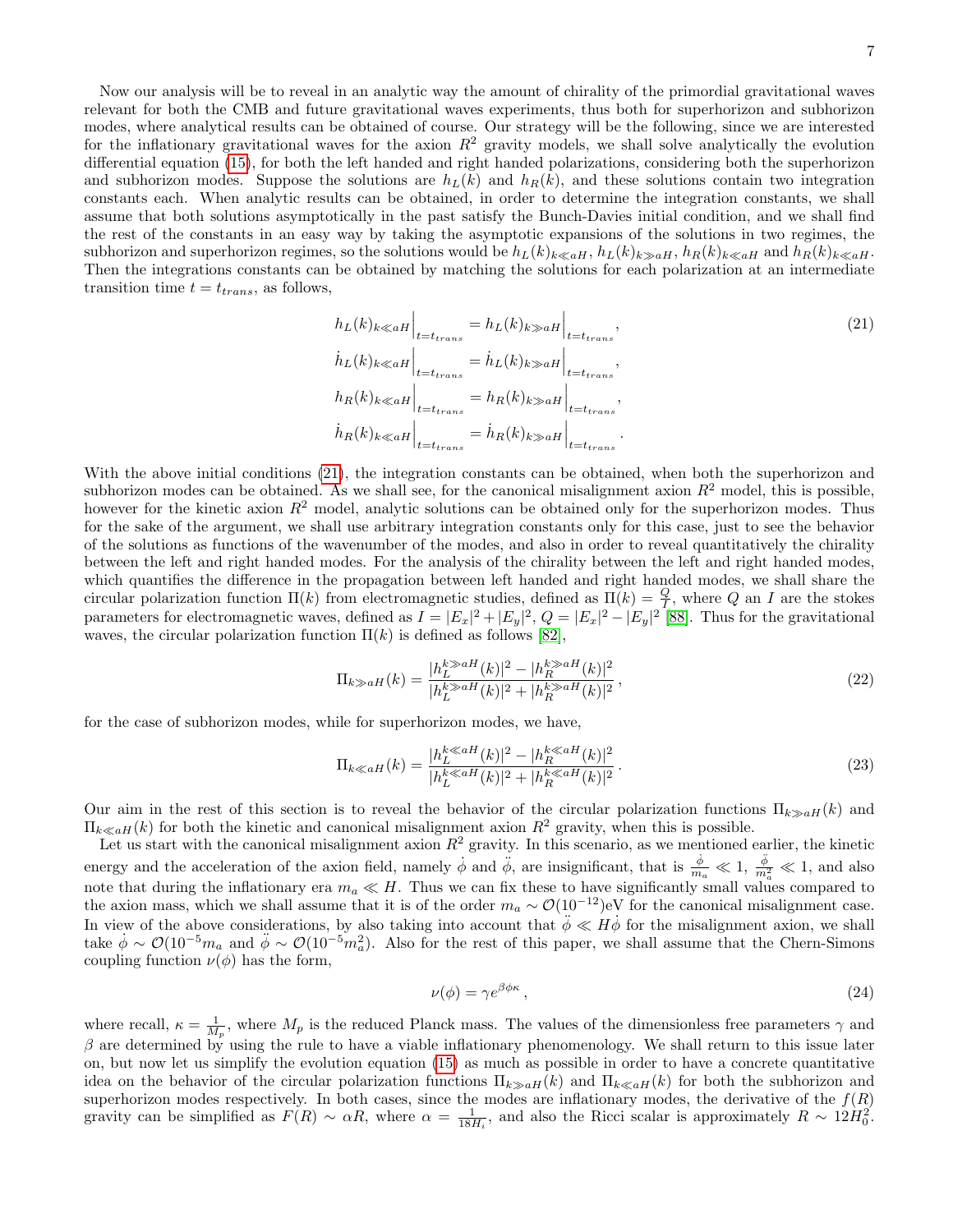In addition, since the evolution is quasi-de Sitter, we assume that it is exactly a de Sitter evolution. Using these simplifications, and due to the fact that  $\frac{\ddot{\nu}}{\kappa} \ll \dot{\nu}$ , the simplified evolution equation [\(15\)](#page-4-0) for the left-handed polarization subhorizon modes reads,

<span id="page-7-0"></span>
$$
\ddot{u}_L(t) + \dot{u}_L(t) \left( \frac{k\dot{a}(t)\dot{\nu}(t)}{12\alpha H_0^2 a(t)^2} + 3H_0 \right) + \frac{k^2 u_L(t)}{a(t)^2} = 0, \qquad (25)
$$

while the right-handed polarization subhorizon modes satisfy,

<span id="page-7-1"></span>
$$
\ddot{u}_R(t) + \dot{u}_R(t) \left( -\frac{k\dot{a}(t)\dot{\nu}(t)}{12\alpha H_0^2 a(t)^2} + 3H_0 \right) + \frac{k^2 u_R(t)}{a(t)^2} = 0.
$$
\n(26)

The two equations can be solved analytically by simply taking into account the slowly varying form of  $\dot{\nu}$  we discussed earlier. By taking a constant value for  $\dot{\phi} = \dot{\phi} \dot{\psi}'(\phi) = \delta$ , which we shall consider its values later on, by solving the differential equation [\(25\)](#page-7-0) the left-handed evolution function  $u<sub>L</sub>(t)$  has the following form,

$$
u_{L}(t) = C_{1}U\left(-\frac{-\delta - 2\sqrt{\delta^{2} - 576H_{0}^{2}\alpha^{2}}}{\sqrt{\delta^{2} - 576H_{0}^{2}\alpha^{2}}}, 4, \frac{e^{-H_{0}t}k\sqrt{\delta^{2} - 576H_{0}^{2}\alpha^{2}}}{12H_{0}^{2}\alpha}\right) \times \exp\left(\frac{72\alpha H_{0}^{2}\log\left(e^{-H_{0}t}\right) - ke^{-H_{0}t}\left(\sqrt{\delta^{2} - 576\alpha^{2}H_{0}^{2}} - \delta\right)}{24\alpha H_{0}^{2}}\right) + C_{2}L_{n}^{3}\left(\frac{ke^{-H_{0}t}\sqrt{\delta^{2} - 576\alpha^{2}H_{0}^{2}}}{12\alpha H_{0}^{2}}\right)\exp\left(\frac{72\alpha H_{0}^{2}\log\left(e^{-H_{0}t}\right) - ke^{-H_{0}t}\left(\sqrt{\delta^{2} - 576\alpha^{2}H_{0}^{2}} - \delta\right)}{24\alpha H_{0}^{2}}\right),
$$
\n(27)

where  $U(a, b, z)$  is the confluent hypergeometric function and  $L_n^a(x)$  is the generalized Laguerre polynomial, and where  $U(a, b, z)$  is the confluent hypergeometric function and  $L_n(x)$  is the generalized Laguerre polynomial, and  $n = \frac{-\delta - 2\sqrt{\delta^2 - 576\alpha^2 H_0^2}}{\sqrt{\delta^2 - 576\alpha^2 H_0^2}}$ . Also  $C_1$  and  $C_2$  are integration constants that w [\(21\)](#page-6-0), after we will obtain the superhorizon solutions. Accordingly, by solving the right-handed modes equation [\(26\)](#page-7-1), we obtain the right-handed evolution function  $u_R(t)$  which has the following form,

$$
u_{R}(t) = C_{3}U\left(-\frac{\delta - 2\sqrt{\delta^{2} - 576H_{0}^{2}\alpha^{2}}}{\sqrt{\delta^{2} - 576H_{0}^{2}\alpha^{2}}}, 4, \frac{e^{-H_{0}t}k\sqrt{\delta^{2} - 576H_{0}^{2}\alpha^{2}}}{12H_{0}^{2}\alpha}\right)
$$
\n
$$
\exp\left(\frac{72\alpha H_{0}^{2}\log\left(e^{-H_{0}t}\right) - ke^{-H_{0}t}\left(\delta + \sqrt{\delta^{2} - 576\alpha^{2}H_{0}^{2}}\right)}{24\alpha H_{0}^{2}}\right)
$$
\n
$$
+ C_{4}L_{b}^{3}\left(\frac{ke^{-H_{0}t}\sqrt{\delta^{2} - 576\alpha^{2}H_{0}^{2}}}{12\alpha H_{0}^{2}}\right)\exp\left(\frac{72\alpha H_{0}^{2}\log\left(e^{-H_{0}t}\right) - ke^{-H_{0}t}\left(\delta + \sqrt{\delta^{2} - 576\alpha^{2}H_{0}^{2}}\right)}{24\alpha H_{0}^{2}}\right),
$$
\n(28)

with  $b = \frac{\delta - 2\sqrt{\delta^2 - 576\alpha^2 H_0^2}}{\sqrt{\delta^2 - 576\alpha^2 H_0^2}}$ . Also  $C_3$  and  $C_4$  are integration constants that in this case too will be determined by the initial conditions [\(21\)](#page-6-0). Now let us turn our focus on superhorizon modes. Regarding these modes, the evolution differential equation can easily be solved analytically, just in the previous case. These modes are relevant for CMB observations, and we now will measure the polarization of the superhorizon modes for small values of  $k$ , in the range  $10^{-4} \leq k \leq 10$ Mpc<sup>-1</sup>. From the beginning though, we know that superhorizon modes do freeze once they become superhorizon, so we expect a decay of the functions  $u_L(t)$  and  $u_R(t)$  after the horizon crossing, as functions of time, and in fact an exponential decay. We shall present the detailed study of the superhorizon modes here, so regarding the left-handed polarization superhorizon modes, the differential equation governing their evolution is basically the same as in Eq. [\(25\)](#page-7-0) by simply omitting the last term, so in this case the superhorizon function  $u<sub>L</sub>(t)$  which we shall denote as  $u_L^s(t)$  has the following form,

$$
u_L^s(t) = \mathcal{C}_5 + \mathcal{C}_6 e^{\frac{\delta k e^{-H_0 t}}{12\alpha H_0^2}} \left( -\frac{3456\alpha^3 H_0^5}{\delta^3 k^3} + \frac{288\alpha^2 H_0^3 e^{-H_0 t}}{\delta^2 k^2} - \frac{12\alpha H_0 e^{-2H_0 t}}{\delta k} \right),\tag{29}
$$

where  $C_5$  and  $C_6$  are integration constants that in this case too will be determined by the initial conditions [\(21\)](#page-6-0). As expected, the superhorizon left-handed modes essentially freeze after the horizon crossing and they also exponentially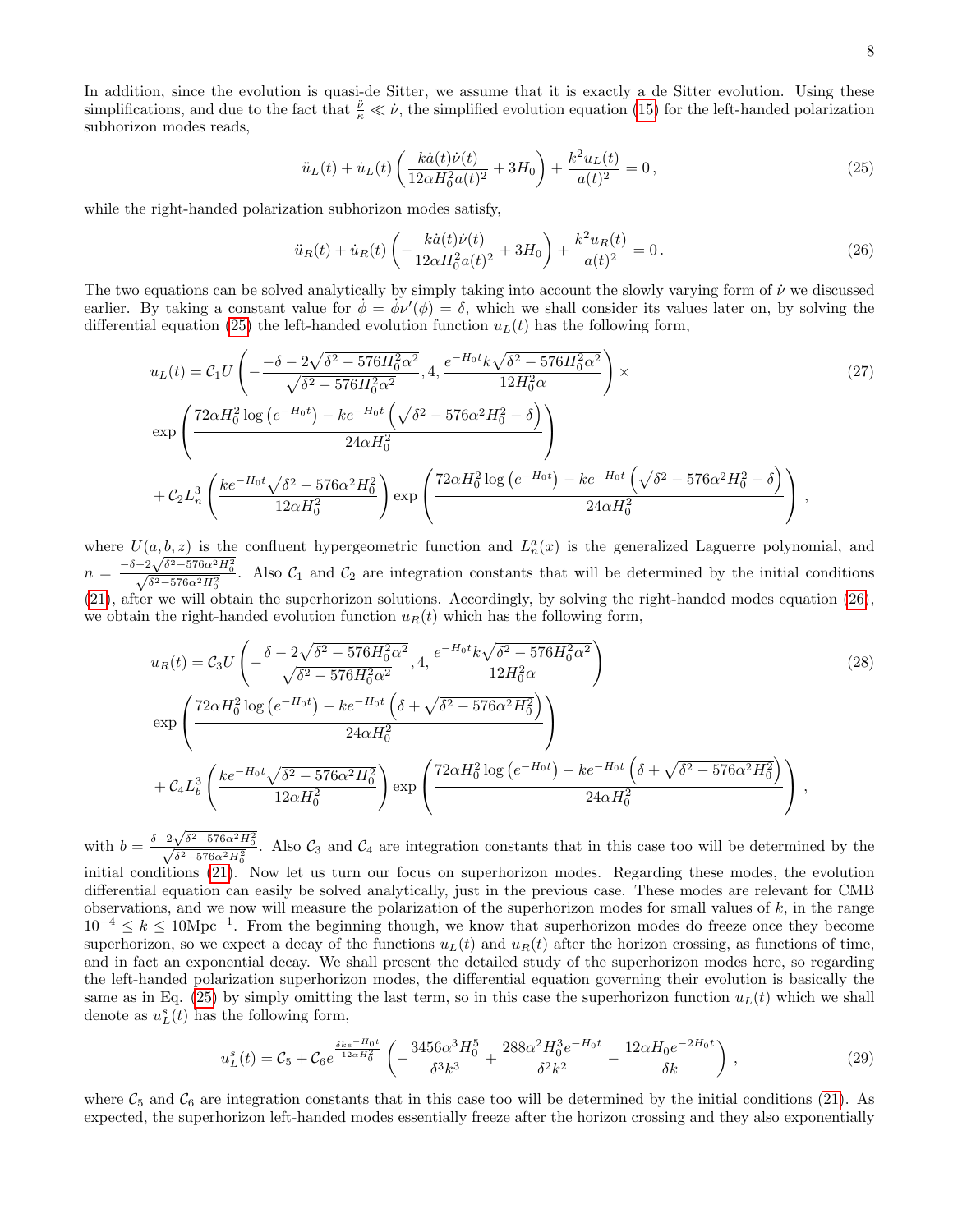

<span id="page-8-0"></span>FIG. 5. The circular polarization function  $\Pi_{k\gg aH}(k) = \frac{|u_L^{k\gg aH}(k)|^2 - |u_R^{k\gg aH}(k)|^2}{|L_k^{k\gg aH}(k)|^2 + |u_R^{k\gg aH}(k)|^2}$  $\frac{u_L}{|u_L^{k}\gg aH(k)|^2+|u_R^{k}\gg aH(k)|^2}$  for the subhorizon modes (left plot), for the canonical misalignment axion model, as a function of the wavenumber of the modes. The right plot represents the circular polarization function  $\Pi_{k\ll aH}(k) = \frac{|u_L^{k\ll aH}(k)|^2 - |u_R^{k\ll aH}(k)|^2}{\frac{L}{k\ll aH} \frac{k\ll aH}{(k-1)^2} \frac{|k\ll aH(k)|^2}{(k-1)^2}}$  $\frac{|u_L(\kappa)| - |u_R(\kappa)|}{|u_L^k \ll aH(\kappa)|^2 + |u_R^k(\kappa)|^2}$  for the superhorizon modes, as function of the wavenumber of the modes.

decay as functions of the cosmic time. Also for the righthanded polarization modes, the corresponding solution  $u_R^s(t)$ reads,

$$
u_R^s(t) = C_7 + C_8 e^{-\frac{\delta k e^{-H_0 t}}{12\alpha H_0^2}} \left(\frac{3456\alpha^3 H_0^5}{\delta^3 k^3} + \frac{288\alpha^2 H_0^3 e^{-H_0 t}}{\delta^2 k^2} + \frac{12\alpha H_0 e^{-2H_0 t}}{\delta k}\right),\tag{30}
$$

where in this case too  $C_5$  and  $C_6$  are integration constants that in this case too will be determined by the initial conditions [\(21\)](#page-6-0). Also, the right-handed solution decays exponentially in time too. Now by using the initial conditions [\(21\)](#page-6-0), and the Bunch-Davies initial condition for each mode we can find the constants of integration, which we omit for brevity. In a previous section we saw that for the model under consideration, a viable phenomenology is achieved for  $\frac{\kappa^2 x}{F} = \mathcal{O}(3 \times 10^2)$ . This can be easily arranged for various values of the free parameters, for both the superhorizon and subhorizon modes, at the first horizon crossing though. By taking these into account, and also the values of the integration constants, and finally by considering inflationary times of the order  $t \sim 10^{-30}$  sec, in Fig. [5](#page-8-0) we present the behavior of the circular polarization function  $\Pi_{k\gg a}H(k)$  for modes that were subhorizon during the first stages of inflation. These subhorizon modes are directly relevant to the future gravitational waves experiments, so the wavenumber should be from  $k = 10$ Mpc<sup>-1</sup> to  $k = 10<sup>7</sup>$ Mpc<sup>-1</sup>, however we plotted the behavior from zero just to see the behavior. As it can be seen from the left plot of Fig. [5](#page-8-0) the circular polarization function  $\Pi_{k\gg a}$ <sub> $H(k)$ </sub> is non-zero from quite small k while from, from  $k = 0.08 \text{Mpc}^{-1}$  it becomes constant and equal to  $\Pi_{k \gg a}$  $\mu(k) = -1$ , however we omitted the rest of the plot, because after  $k = 0.08 \text{Mpc}^{-1}$  the circular polarization function is constant. Thus the subhorizon modes ar highly polarized, since  $\Pi_{k\ge a}H(k) \ne 0$ . The same applies for the superhorizon modes, and in the right plot of Fig. [5](#page-8-0) we present the behavior of the circular polarization function  $\Pi_{k\ll aH}(k)$  for modes that were superhorizon during the first stages of inflation. As it can be seen these modes are highly polarized too, but for these modes, the wavenumber must not exceed  $k \simeq 0.08 \text{Mpc}^{-1}$ , because these modes are relevant only to CMB experiments.

Now, let us turn our focus on the kinetic axion  $R^2$  model. In this case, analytic calculations are not possible for the subhorizon case, thus even though we can obtain the superhorizon solutions, we are not able to determine the integration constants. However, just for the sake of completeness, we shall derive the analytic solutions for superhorizon modes, and by using arbitrary values for the constants of the integration, we shall demonstrate that indeed the circular polarization function  $\Pi(k)$  is non-trivial in this case too. Recall that in the kinetic axion model,  $\dot{\phi} \sim a^{-3}$ , and also  $\ddot{\phi} \simeq H\dot{\phi}$ . Hence it is apparent that different terms of the derivatives of the Chern-Simons coupling function  $\nu(\phi)$ dominate the evolution eventually, as we now demonstrate. Let us quote the evolution differential equations for the left and right handed polarization modes at this point, and we show how these are simplified eventually. With regard to the left-handed modes, the evolution equation of the superhorizon modes is,

$$
\ddot{u}_L(t) + \dot{u}_L(t) \left( \frac{k\dot{a}(t)\dot{\nu}(t) - ka(t)\ddot{\nu}(t)}{12\alpha H_0^2 a(t)^2 - ka(t)\dot{\nu}(t)} + 3H_0 \right) = 0, \tag{31}
$$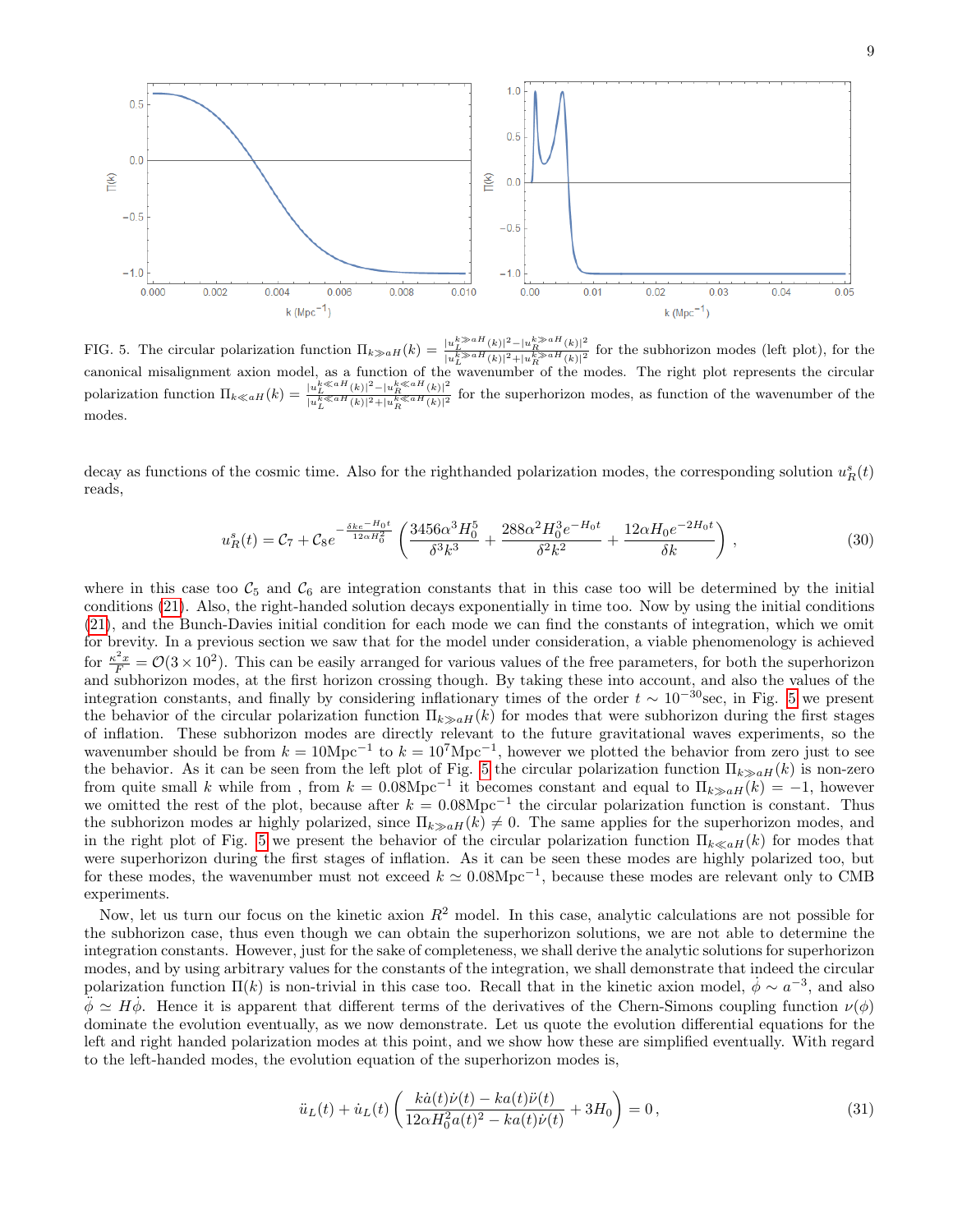while the right-handed modes satisfy,

$$
\ddot{u}_R(t) + \dot{u}_R(t) \left( \frac{-k\dot{a}(t)\dot{\nu}(t) + ka(t)\ddot{\nu}(t)}{12\alpha H_0^2 a(t)^2 - ka(t)\dot{\nu}(t)} + 3H_0 \right) = 0.
$$
\n(32)

Now regarding the term in the denominator of the second term in both the evolution equations, the term  $12\alpha H_0^2 a(t)^2$ is dominant over  $ka(t)\dot{\nu}(t)$  for the values of k corresponding to superhorizon modes during inflation. Also, due to the fact that for the kinetic axion we have  $\ddot{\phi} \simeq H \dot{\phi}$ , the term  $ka(t)\ddot{\nu}(t)$  in the numerator of the second term in both the evolution equations is subdominant compared to the term  $ka(t)\ddot{\nu}(t)$ , thus the evolution equations for the left-handed modes becomes,

$$
\ddot{u}_L(t) + \dot{u}_L(t) \left( \frac{-ka(t)\ddot{\nu}(t)}{12\alpha H_0^2 a(t)^2} + 3H_0 \right) = 0, \qquad (33)
$$

while the volution equation for the right-handed modes is simplified as follows,

$$
\ddot{u}_R(t) + \dot{u}_R(t) \left( \frac{\dot{\nu}(t) + ka(t)\ddot{\nu}(t)}{12\alpha H_0^2 a(t)^2} + 3H_0 \right) = 0.
$$
\n(34)

Regarding the conventions for the form of the Chern-Simons coupling function  $\nu(\phi)$ , a complete study of the Chern-Simons extended axion  $R^2$  gravity is lacking for the kinetic axion case, we intend to do this in a future work. Thus we shall use for simplicity the conventions of the misaligned axion case, for the sake of the argument. The qualitative picture is not expected to dramatically change, when the conventions on the free parameters are changed though, and this justifies our qualitative approach here. Thus, using the conventions of the canonical misalignment axion case, for a de Sitter background evolution, the differential equations above can be solved analytically, with the left handed solution being,

<span id="page-9-0"></span>
$$
u_L(t) = C_1 + \frac{12\alpha C_2 H_0 e^{-\frac{\delta k e^{-3H_0 t}}{36\alpha H_0^2}}}{\delta k},
$$
\n(35)

while the right-handed solution is,

<span id="page-9-1"></span>
$$
u_R(t) = C_3 + \frac{12\alpha C_4 H_0 e^{-\frac{\delta k e^{-3H_0 t}}{36\alpha H_0^2}}}{\delta k},
$$
\n(36)

where  $C_1$ ,  $C_2$ ,  $C_3$  and  $C_4$  are arbitrary integration constants. As it can be seen, both the solutions [\(35\)](#page-9-0) and [\(36\)](#page-9-1) describe constant modes after horizon crossing, which both contain an exponentially decaying part. For this case, it is not possible to obtain the analytic values for these constants, because we do not know the analytic solutions for the subhorizon modes. Thus, just to see the qualitative behavior of the circular polarization function  $\Pi(k)$ , we shall take these to be of the order of unity. We expect the overall qualitative behavior of the circular polarization function will not be affected dramatically by the actual values of the integration constants, however a formal treatment of the problem requires the exact values of the constants. Thus, using the same numerical conventions as in the canonical misalignment axion case, in Fig. [6](#page-10-1) we plot the circular polarization function  $\Pi_{k\ll aH}(k) = \frac{|u_L^{k\ll aH}(k)|^2 - |u_R^{k\ll aH}(k)|^2}{|u_L^{k\ll aH}(k)|^2 + |u_R^{k\ll aH}(k)|^2}$  $|u_L^{k\ll aH}(k)|^2+|u_R^{k\ll aH}(k)|^2$ for the superhorizon modes, in the  $R^2$  kinetic misalignment axion case. As it can be seen from Fig. [6,](#page-10-1) the circular polarization function is non-trivial in the kinetic axion  $R^2$  model, regarding the superhorizon modes. However, the behavior obtained for the kinetic axion  $R^2$  model is only a qualitative one, because the correct treatment requires the analytic solutions for the subhorizon modes, in order to correctly evaluate the arbitrary integration constants. However, we do not expect that the overall qualitative picture will dramatically change. The overall conclusion for both the kinetic and canonical misalignment  $R^2$  axion models is that the tensor modes, both subhorizon and superhorizon modes are highly polarized. Thus if in future gravitational wave experiments, two signals of stochastic gravitational wave background are found, for the same frequency range, this will be a smoking gun for the presence of Chern-Simons terms in the inflationary Lagrangian. The axion  $R^2$  models we studied in this paper are quite appealing phenomenologically, since, apart from the remnant chirality these generate, and the viable inflationary era, they also provide a refined solution for the dark matter problem. This is because the axion starts to oscillate when  $m_a \sim H$ and for all eras for which  $m_a \gg H$ , and its energy density redshifts as  $\rho_a \sim a^{-3}$ , thus it redshifts as dark matter. The difference between the two models is the time at which the oscillations begin, but beyond that difference, during the post-reheating era, the two models are basically the same. Before the reheating, the kinetic axion  $R^2$  model might be more interesting because this model might lead to a lower reheating temperature. The physics of this model shall be studied elsewhere.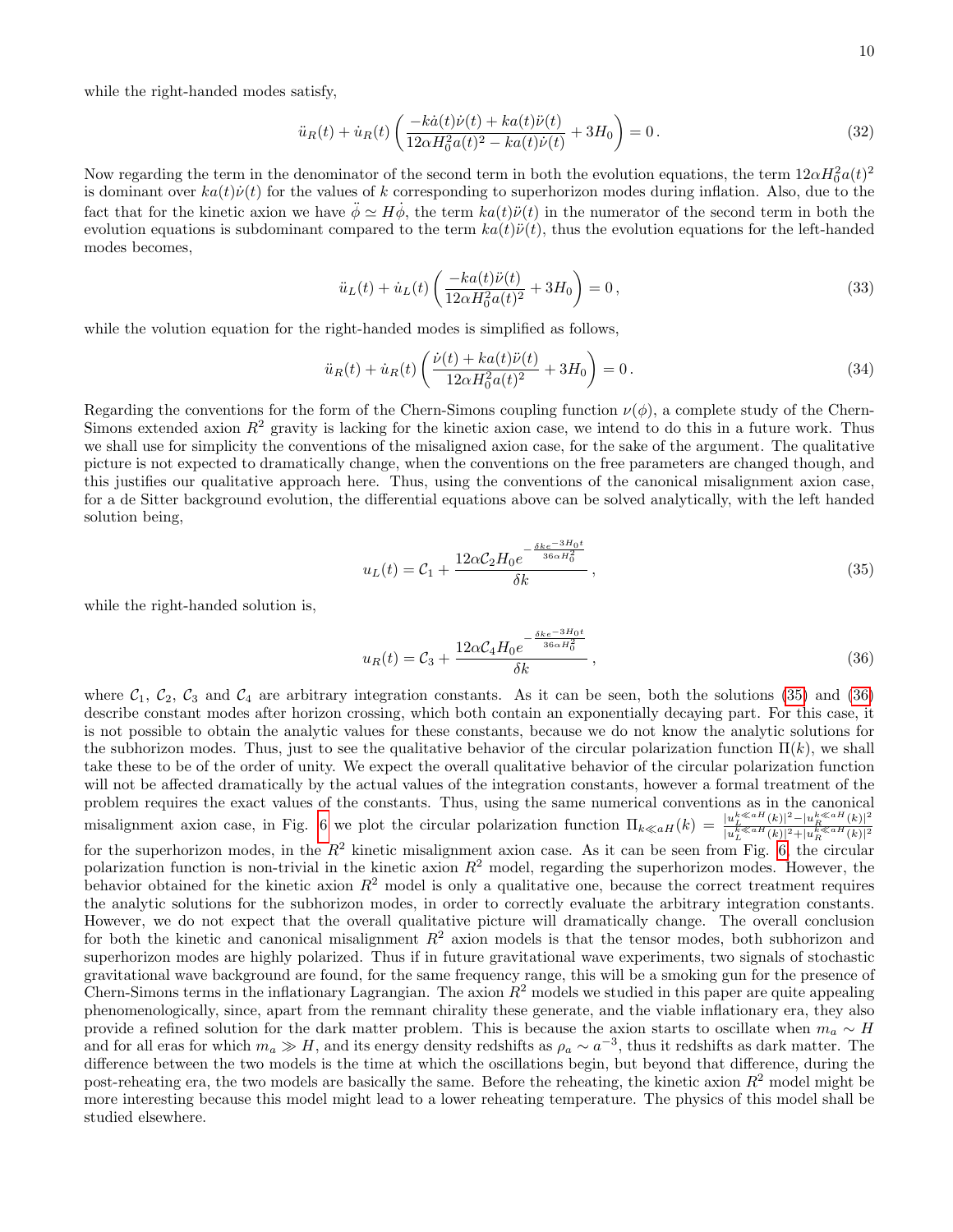

<span id="page-10-1"></span>FIG. 6. The circular polarization function  $\Pi_{k\ll aH}(k) =$  $\frac{k \ll aH(k)}{L}$   $|h_R^{k \ll aH(k)}|^2$  $\frac{|h_L - (k)| - |h_R - (k)|}{|h_L^k \leq aH(k)|^2 + |h_R^k \leq aH(k)|^2}$  for the superhorizon modes, as function of the wavenumber of the modes for the kinetic axion  $R^2$  model.

#### IV. CONCLUSIONS

In this paper we studied the chirality of primordial gravitational waves in the context of Chern-Simons axion  $f(R)$ gravity. Specifically, the  $f(R)$  gravity was chosen to be the  $R^2$  model, and we considered two mainstream axion field theory models, the canonical misalignment axion model and the kinetic axion model. The presence of the Chern-Simons term in the context of Einstein-Hilbert gravity ensures the chirality of the primordial gravitational waves, and this was the focus of this work, to check whether this remains true in the case of Chern-Simons  $f(R)$  gravity, with the scalar field being the axion. As we showed, since the axion and the corresponding Chern-Simons term do not significantly affect the background evolution, the  $R^2$  model completely determines the background evolution. However, the Chern-Simons term affects the tensor perturbations explicitly, and it modifies the evolution of the two distinct polarization modes. Since we were interested in quantifying the chirality modifications caused by the Chern-Simons term we aimed to solve analytically the evolution equations of each polarization modes for each of the axion models. We considered subhorizon modes and superhorizon modes, each of which are probed or will be probed distinctly by the future gravitational wave experiments and the current and future CMB-based experiments. For the case of the misalignment axion we were able to find analytic expressions for both the superhorizon and subhorizon modes, and we were able to find all the integration constants. Accordingly, we calculated the circular polarization function for each of the subhorizon and superhorizon modes as a function of the wavenumber, and as we showed the modes are strongly chiral. In the case of the kinetic axion, the analytical study of the subhorizon modes was impossible, thus for the sake of the argument, we used the conventions of the misalignment axion case and we also showed that the spectrum is also chiral. However, the essential features of the kinetic axion  $f(R)$  gravity and its Chern-Simons extension are needed, which are lacking from the literature, and we aim to address in a future work.

## ACKNOWLEDGMENTS

This work was supported by MINECO (Spain), project PID2019-104397GB-I00 (S.D.O). This work by S.D.O was also partially supported by the program Unidad de Excelencia Maria de Maeztu CEX2020-001058-M, Spain.

<span id="page-10-0"></span><sup>[1]</sup> J. Baker, J. Bellovary, P. L. Bender, E. Berti, R. Caldwell, J. Camp, J. W. Conklin, N. Cornish, C. Cutler and R. DeRosa, et al. [\[arXiv:1907.06482](http://arxiv.org/abs/1907.06482) [astro-ph.IM]].

<sup>[2]</sup> T. L. Smith and R. Caldwell, Phys. Rev. D 100 (2019) no.10, 104055 doi:10.1103/PhysRevD.100.104055 [\[arXiv:1908.00546](http://arxiv.org/abs/1908.00546) [astro-ph.CO]].

<sup>[3]</sup> N. Seto, S. Kawamura and T. Nakamura, Phys. Rev. Lett. 87 (2001), 221103 doi:10.1103/PhysRevLett.87.221103 [\[arXiv:astro-ph/0108011](http://arxiv.org/abs/astro-ph/0108011) [astro-ph]].

<sup>[4]</sup> S. Kawamura, M. Ando, N. Seto, S. Sato, M. Musha, I. Kawano, J. Yokoyama, T. Tanaka, K. Ioka and T. Akutsu, et al. [\[arXiv:2006.13545](http://arxiv.org/abs/2006.13545) [gr-qc]].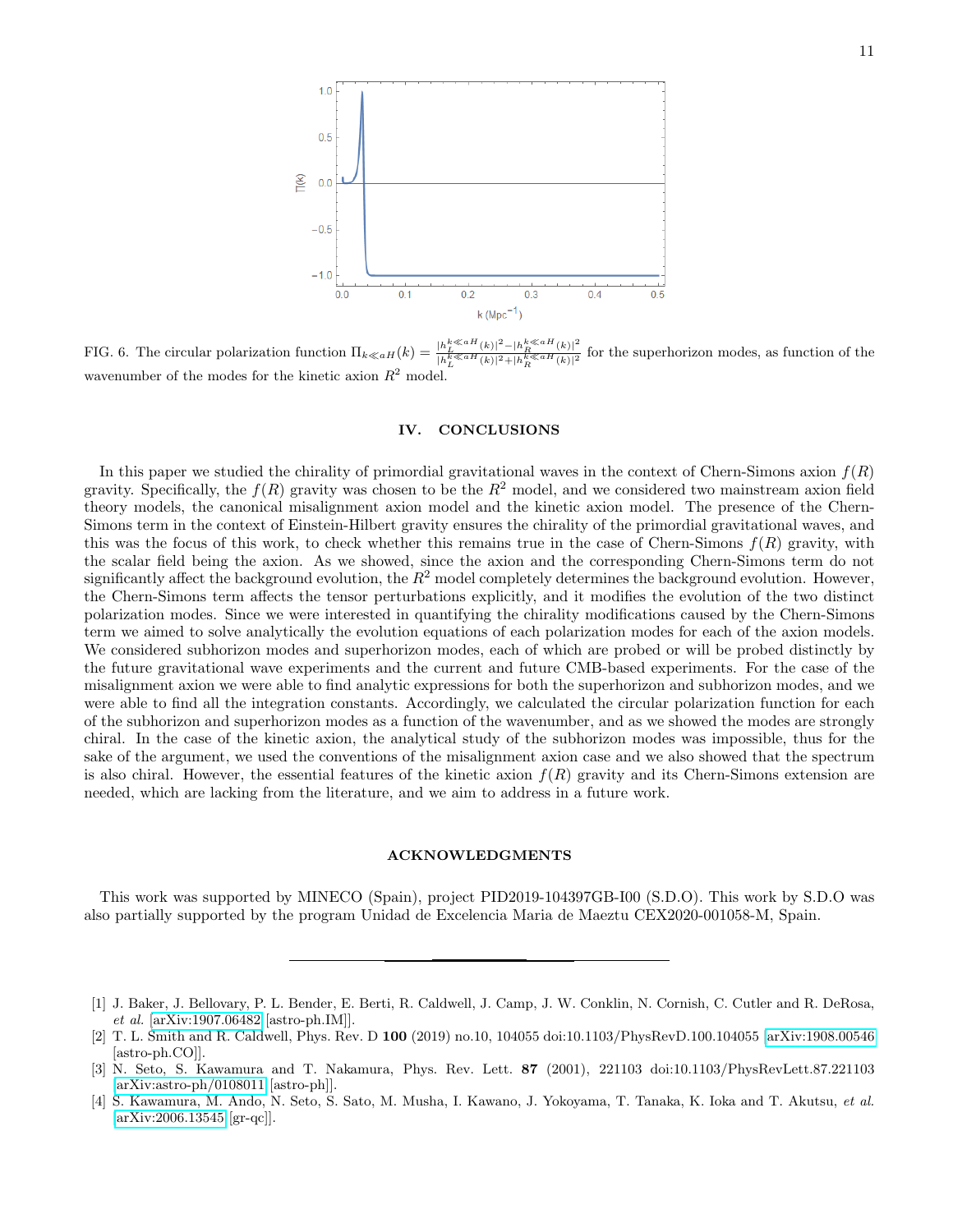- [5] S. Hild, M. Abernathy, F. Acernese, P. Amaro-Seoane, N. Andersson, K. Arun, F. Barone, B. Barr, M. Barsuglia and M. Beker, et al. Class. Quant. Grav. 28 (2011), 094013 doi:10.1088/0264-9381/28/9/094013 [\[arXiv:1012.0908](http://arxiv.org/abs/1012.0908) [gr-qc]].
- [6] J. Crowder and N. J. Cornish, Phys. Rev. D 72 (2005), 083005 doi:10.1103/PhysRevD.72.083005 [\[arXiv:gr-qc/0506015](http://arxiv.org/abs/gr-qc/0506015)  $\left[\text{gr-qc}\right]$ .
- <span id="page-11-0"></span>[7] T. L. Smith and R. Caldwell, Phys. Rev. D 95 (2017) no.4, 044036 doi:10.1103/PhysRevD.95.044036 [\[arXiv:1609.05901](http://arxiv.org/abs/1609.05901)  $\left[\text{gr-qc}\right]$ .
- <span id="page-11-1"></span>[8] A. Weltman, P. Bull, S. Camera, K. Kelley, H. Padmanabhan, J. Pritchard, A. Raccanelli, S. Riemer-Sørensen, L. Shao and S. Andrianomena, et al. Publ. Astron. Soc. Austral. 37 (2020), e002 doi:10.1017/pasa.2019.42 [\[arXiv:1810.02680](http://arxiv.org/abs/1810.02680) [astro-ph.CO]].
- <span id="page-11-2"></span>[9] Z. Arzoumanian et al. [NANOGrav], Astrophys. J. Lett. 905 (2020) no.2, L34 doi:10.3847/2041-8213/abd401 [\[arXiv:2009.04496](http://arxiv.org/abs/2009.04496) [astro-ph.HE]].
- <span id="page-11-3"></span>[10] N. S. Pol et al. [NANOGrav], [\[arXiv:2010.11950](http://arxiv.org/abs/2010.11950) [astro-ph.HE]].
- <span id="page-11-4"></span>[11] M. Kamionkowski and E. D. Kovetz, Ann. Rev. Astron. Astrophys. 54 (2016) 227 doi:10.1146/annurev-astro-081915-023433 [\[arXiv:1510.06042](http://arxiv.org/abs/1510.06042) [astro-ph.CO]].
- [12] M. Denissenya and E. V. Linder, JCAP 11 (2018), 010 doi:10.1088/1475-7516/2018/11/010 [\[arXiv:1808.00013](http://arxiv.org/abs/1808.00013) [astroph.CO]].
- [13] M. S. Turner, M. J. White and J. E. Lidsey, Phys. Rev. D 48 (1993), 4613-4622 doi:10.1103/PhysRevD.48.4613 [\[arXiv:astro](http://arxiv.org/abs/astro-ph/9306029)[ph/9306029](http://arxiv.org/abs/astro-ph/9306029) [astro-ph]].
- [14] L. A. Boyle and P. J. Steinhardt, Phys. Rev. D 77 (2008), 063504 doi:10.1103/PhysRevD.77.063504 [\[arXiv:astro](http://arxiv.org/abs/astro-ph/0512014)[ph/0512014](http://arxiv.org/abs/astro-ph/0512014) [astro-ph]].
- [15] S. Kuroyanagi, T. Chiba and N. Sugiyama, Phys. Rev. D 79 (2009), 103501 doi:10.1103/PhysRevD.79.103501 [\[arXiv:0804.3249](http://arxiv.org/abs/0804.3249) [astro-ph]].
- [16] T. L. Smith, M. Kamionkowski and A. Cooray, Phys. Rev. D 73 (2006), 023504 doi:10.1103/PhysRevD.73.023504 [\[arXiv:astro-ph/0506422](http://arxiv.org/abs/astro-ph/0506422) [astro-ph]].
- [17] X. J. Liu, W. Zhao, Y. Zhang and Z. H. Zhu, Phys. Rev. D 93 (2016) no.2, 024031 doi:10.1103/PhysRevD.93.024031 [\[arXiv:1509.03524](http://arxiv.org/abs/1509.03524) [astro-ph.CO]].
- [18] W. Zhao, Y. Zhang, X. P. You and Z. H. Zhu, Phys. Rev. D 87 (2013) no.12, 124012 doi:10.1103/PhysRevD.87.124012 [\[arXiv:1303.6718](http://arxiv.org/abs/1303.6718) [astro-ph.CO]].
- [19] S. Vagnozzi, Mon. Not. Roy. Astron. Soc. 502 (2021) no.1, L11-L15 doi:10.1093/mnrasl/slaa203 [\[arXiv:2009.13432](http://arxiv.org/abs/2009.13432) [astroph.CO]].
- [20] Y. Watanabe and E. Komatsu, Phys. Rev. D 73 (2006), 123515 doi:10.1103/PhysRevD.73.123515 [\[arXiv:astro-ph/0604176](http://arxiv.org/abs/astro-ph/0604176) [astro-ph]].
- [21] M. Kamionkowski, A. Kosowsky and M. S. Turner, Phys. Rev. D 49 (1994), 2837-2851 doi:10.1103/PhysRevD.49.2837 [\[arXiv:astro-ph/9310044](http://arxiv.org/abs/astro-ph/9310044) [astro-ph]].
- [22] W. Giarè and F. Renzi, Phys. Rev. D 102 (2020) no.8, 083530 doi:10.1103/PhysRevD.102.083530 [\[arXiv:2007.04256](http://arxiv.org/abs/2007.04256) [astroph.CO]].
- [23] W. Zhao and Y. Zhang, Phys. Rev. D 74 (2006), 043503 doi:10.1103/PhysRevD.74.043503 [\[arXiv:astro-ph/0604458](http://arxiv.org/abs/astro-ph/0604458) [astroph]].
- [24] W. Zhao, Chin. Phys. 16 (2007), 2894-2902 doi:10.1088/1009-1963/16/10/012 [\[arXiv:gr-qc/0612041](http://arxiv.org/abs/gr-qc/0612041) [gr-qc]].
- [25] W. Cheng, T. Qian, Q. Yu, H. Zhou and R. Y. Zhou, [\[arXiv:2107.04242](http://arxiv.org/abs/2107.04242) [hep-ph]].
- [26] S. Chongchitnan and G. Efstathiou, Phys. Rev. D 73 (2006), 083511 doi:10.1103/PhysRevD.73.083511 [\[arXiv:astro](http://arxiv.org/abs/astro-ph/0602594)[ph/0602594](http://arxiv.org/abs/astro-ph/0602594) [astro-ph]].
- [27] K. Nakayama, S. Saito, Y. Suwa and J. Yokoyama, JCAP 06 (2008), 020 doi:10.1088/1475-7516/2008/06/020 [\[arXiv:0804.1827](http://arxiv.org/abs/0804.1827) [astro-ph]].
- [28] S. Capozziello, M. De Laurentis, S. Nojiri and S. D. Odintsov, Phys. Rev. D 95 (2017) no.8, 083524 doi:10.1103/PhysRevD.95.083524 [\[arXiv:1702.05517](http://arxiv.org/abs/1702.05517) [gr-qc]].
- [29] S. Capozziello, M. De Laurentis, S. Nojiri and S. D. Odintsov, Gen. Rel. Grav. 41 (2009), 2313-2344 doi:10.1007/s10714- 009-0758-1 [\[arXiv:0808.1335](http://arxiv.org/abs/0808.1335) [hep-th]].
- [30] S. Capozziello, C. Corda and M. F. De Laurentis, Phys. Lett. B 669 (2008), 255-259 doi:10.1016/j.physletb.2008.10.001 [\[arXiv:0812.2272](http://arxiv.org/abs/0812.2272) [astro-ph]].
- [31] R. G. Cai, C. Fu and W. W. Yu, [\[arXiv:2112.04794](http://arxiv.org/abs/2112.04794) [astro-ph.CO]].
- [32] R. g. Cai, S. Pi and M. Sasaki, Phys. Rev. Lett. 122 (2019) no.20, 201101 doi:10.1103/PhysRevLett.122.201101 [\[arXiv:1810.11000](http://arxiv.org/abs/1810.11000) [astro-ph.CO]].
- [33] S. D. Odintsov, V. K. Oikonomou and F. P. Fronimos, Phys. Dark Univ. 35 (2022), 100950 doi:10.1016/j.dark.2022.100950 [\[arXiv:2108.11231](http://arxiv.org/abs/2108.11231) [gr-qc]].
- [34] M. Benetti, L. L. Graef and S. Vagnozzi, Phys. Rev. D 105 (2022) no.4, 043520 doi:10.1103/PhysRevD.105.043520 [\[arXiv:2111.04758](http://arxiv.org/abs/2111.04758) [astro-ph.CO]].
- [35] J. Lin, S. Gao, Y. Gong, Y. Lu, Z. Wang and F. Zhang, [\[arXiv:2111.01362](http://arxiv.org/abs/2111.01362) [gr-qc]].
- [36] F. Zhang, J. Lin and Y. Lu, Phys. Rev. D 104 (2021) no.6, 063515 doi:10.1103/PhysRevD.104.063515 [\[arXiv:2106.10792](http://arxiv.org/abs/2106.10792)  $\left[\text{gr-qc}\right]$ .
- [37] S. D. Odintsov and V. K. Oikonomou, Phys. Lett. B 824 (2022), 136817 doi:10.1016/j.physletb.2021.136817 [\[arXiv:2112.02584](http://arxiv.org/abs/2112.02584) [gr-qc]].
- <span id="page-11-5"></span>[38] M. Breitbach, J. Kopp, E. Madge, T. Opferkuch and P. Schwaller, JCAP 07 (2019), 007 doi:10.1088/1475- 7516/2019/07/007 [\[arXiv:1811.11175](http://arxiv.org/abs/1811.11175) [hep-ph]].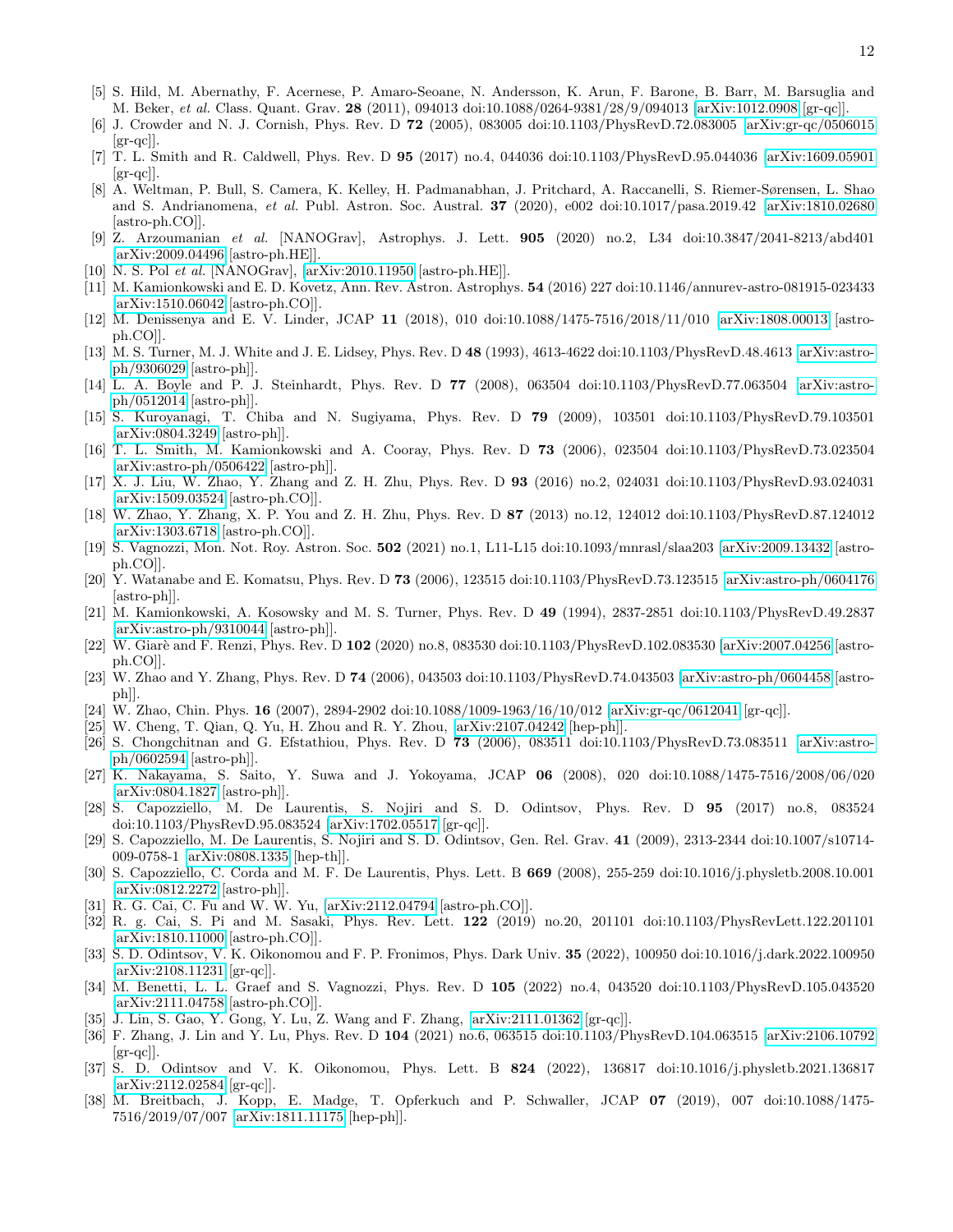- <span id="page-12-0"></span>[39] A. D. Linde, Lect. Notes Phys. 738 (2008) 1 [\[arXiv:0705.0164](http://arxiv.org/abs/0705.0164) [hep-th]].
- [40] D. S. Gorbunov and V. A. Rubakov, "Introduction to the theory of the early universe: Cosmological perturbations and inflationary theory," Hackensack, USA: World Scientific (2011) 489 p;
- [41] A. Linde, [arXiv:1402.0526](http://arxiv.org/abs/1402.0526) [hep-th];
- <span id="page-12-1"></span>[42] D. H. Lyth and A. Riotto, Phys. Rept. **314** (1999) 1 [\[hep-ph/9807278\]](http://arxiv.org/abs/hep-ph/9807278).
- <span id="page-12-2"></span>[43] S. Nojiri, S. D. Odintsov and V. K. Oikonomou, Phys. Rept. 692 (2017) 1 [\[arXiv:1705.11098](http://arxiv.org/abs/1705.11098) [gr-qc]].
- [44] S. Capozziello, M. De Laurentis, Phys. Rept. **509**, 167 (2011);
- V. Faraoni and S. Capozziello, Fundam. Theor. Phys. 170 (2010).
- [45] S. Nojiri, S.D. Odintsov, eConf C0602061, 06 (2006) [Int. J. Geom. Meth. Mod. Phys. 4, 115 (2007)].
- [46] S. Nojiri, S.D. Odintsov, Phys. Rept. **505**, 59 (2011);
- [47] A. de la Cruz-Dombriz and D. Saez-Gomez, Entropy 14 (2012) 1717 [\[arXiv:1207.2663](http://arxiv.org/abs/1207.2663) [gr-qc]].
- <span id="page-12-3"></span>[48] G. J. Olmo and D. Rubiera-Garcia, [\[arXiv:2203.04116](http://arxiv.org/abs/2203.04116) [gr-qc]].
- <span id="page-12-4"></span>[49] S. Nojiri and S. D. Odintsov, Phys. Rev. D 68 (2003) 123512 doi:10.1103/PhysRevD.68.123512 [\[hep-th/0307288\]](http://arxiv.org/abs/hep-th/0307288).
- <span id="page-12-5"></span>[50] S. Nojiri and S. D. Odintsov, Phys. Rev. D 77 (2008) 026007 doi:10.1103/PhysRevD.77.026007 [\[arXiv:0710.1738](http://arxiv.org/abs/0710.1738) [hep-th]].
- [51] G. Cognola, E. Elizalde, S. Nojiri, S. D. Odintsov, L. Sebastiani and S. Zerbini, Phys. Rev. D 77 (2008) 046009 doi:10.1103/PhysRevD.77.046009 [\[arXiv:0712.4017](http://arxiv.org/abs/0712.4017) [hep-th]].
- [52] S. Nojiri and S. D. Odintsov, Phys. Rev. D 74 (2006) 086005 doi:10.1103/PhysRevD.74.086005 [\[hep-th/0608008\]](http://arxiv.org/abs/hep-th/0608008).
- [53] S. A. Appleby and R. A. Battye, Phys. Lett. B 654 (2007) 7 doi:10.1016/j.physletb.2007.08.037 [\[arXiv:0705.3199](http://arxiv.org/abs/0705.3199) [astro-ph]]. [54] E. Elizalde, S. Nojiri, S. D. Odintsov, L. Sebastiani and S. Zerbini, Phys. Rev. D 83 (2011) 086006 doi:10.1103/PhysRevD.83.086006 [\[arXiv:1012.2280](http://arxiv.org/abs/1012.2280) [hep-th]].
- [55] S. D. Odintsov and V. K. Oikonomou, [arXiv:2001.06830](http://arxiv.org/abs/2001.06830) [gr-qc].
- [56] V. K. Oikonomou, Phys. Rev. D 103 (2021) no.4, 044036 doi:10.1103/PhysRevD.103.044036 [\[arXiv:2012.00586](http://arxiv.org/abs/2012.00586) [astroph.CO]].
- <span id="page-12-6"></span>[57] V. K. Oikonomou, [\[arXiv:2012.01312](http://arxiv.org/abs/2012.01312) [gr-qc]].
- <span id="page-12-7"></span>[58] S. D. Odintsov and V. K. Oikonomou, Phys. Rev. D 99 (2019) no.6, 064049 doi:10.1103/PhysRevD.99.064049 [\[arXiv:1901.05363](http://arxiv.org/abs/1901.05363) [gr-qc]].
- <span id="page-12-8"></span>[59] D. J. E. Marsh, Phys. Rept. 643 (2016) 1 doi:10.1016/j.physrep.2016.06.005 [\[arXiv:1510.07633](http://arxiv.org/abs/1510.07633) [astro-ph.CO]].
- <span id="page-12-9"></span>[60] M. C. D. Marsh, H. R. Russell, A. C. Fabian, B. P. McNamara, P. Nulsen and C. S. Reynolds, JCAP 1712 (2017) no.12, 036 doi:10.1088/1475-7516/2017/12/036 [\[arXiv:1703.07354](http://arxiv.org/abs/1703.07354) [hep-ph]].
- <span id="page-12-10"></span>[61] P. Sikivie, Lect. Notes Phys. 741 (2008) 19 [\[astro-ph/0610440\]](http://arxiv.org/abs/astro-ph/0610440).
- [62] G. G. Raffelt, Lect. Notes Phys. 741 (2008) 51 [\[hep-ph/0611350\]](http://arxiv.org/abs/hep-ph/0611350).
- [63] A. D. Linde, Phys. Lett. B **259** (1991) 38.
- [64] A.S.Sakharov and M.Yu.Khlopov, The nonhomogeneity problem for the primordial axion field. Yadernaya Fizika (1994) V. 57, PP. 514- 516. ( Phys.Atom.Nucl. (1994) V. 57, PP. 485-487); A.S.Sakharov, D.D.Sokoloff and M.Yu.Khlopov, Large scale modulation of the distribution of coherent oscillations of a primordial axion field in the Universe. Yadernaya Fizika (1996) V. 59, PP. 1050-1055. (Phys.Atom.Nucl. (1996) V. 59, PP. 1005-1010); M .Yu.Khlopov, A.S.Sakharov and D.D.Sokoloff, The nonlinear modulation of the density distribution in standard axionic CDM and its cosmological impact. Nucl.Phys. B (Proc. Suppl.) (1999) V. 72, 105-109.
- <span id="page-12-11"></span>[65] A. Aoki and J. Soda, Phys. Rev. D 96 (2017) no.2, 023534 doi:10.1103/PhysRevD.96.023534 [\[arXiv:1703.03589](http://arxiv.org/abs/1703.03589) [astroph.CO]].
- <span id="page-12-12"></span>[66] R. T. Co, L. J. Hall and K. Harigaya, Phys. Rev. Lett. 124 (2020) no.25, 251802 doi:10.1103/PhysRevLett.124.251802 [\[arXiv:1910.14152](http://arxiv.org/abs/1910.14152) [hep-ph]].
- <span id="page-12-15"></span>[67] R. T. Co, L. J. Hall, K. Harigaya, K. A. Olive and S. Verner, JCAP 08 (2020), 036 doi:10.1088/1475-7516/2020/08/036 [\[arXiv:2004.00629](http://arxiv.org/abs/2004.00629) [hep-ph]].
- <span id="page-12-13"></span>[68] B. Barman, N. Bernal, N. Ramberg and L. Visinelli, [\[arXiv:2111.03677](http://arxiv.org/abs/2111.03677) [hep-ph]].
- <span id="page-12-14"></span>[69] J. c. Hwang and H. Noh, Phys. Rev. D 71 (2005) 063536 doi:10.1103/PhysRevD.71.063536 [\[gr-qc/0412126\]](http://arxiv.org/abs/gr-qc/0412126).
- [70] A. Nishizawa and T. Kobayashi, Phys. Rev. D 98 (2018) no.12, 124018 doi:10.1103/PhysRevD.98.124018 [\[arXiv:1809.00815](http://arxiv.org/abs/1809.00815)  $\left[\text{gr-qc}\right]$ .
- [71] P. Wagle, N. Yunes, D. Garfinkle and L. Bieri, [arXiv:1812.05646](http://arxiv.org/abs/1812.05646) [gr-qc].
- [72] K. Yagi, N. Yunes and T. Tanaka, Phys. Rev. Lett. 109 (2012) 251105 Erratum: [Phys. Rev. Lett. 116 (2016) no.16, 169902] doi:10.1103/PhysRevLett.116.169902, 10.1103/PhysRevLett.109.251105 [\[arXiv:1208.5102](http://arxiv.org/abs/1208.5102) [gr-qc]].
- [73] K. Yagi, N. Yunes and T. Tanaka, Phys. Rev. D 86 (2012) 044037 Erratum: [Phys. Rev. D 89 (2014) 049902] doi:10.1103/PhysRevD.89.049902, 10.1103/PhysRevD.86.044037 [\[arXiv:1206.6130](http://arxiv.org/abs/1206.6130) [gr-qc]].
- [74] C. Molina, P. Pani, V. Cardoso and L. Gualtieri, Phys. Rev. D 81 (2010) 124021 doi:10.1103/PhysRevD.81.124021  $[\text{arXiv:1004.4007} \; [\text{gr-qc}]].$
- [75] F. Izaurieta, E. Rodriguez, P. Minning, P. Salgado and A. Perez, Phys. Lett. B 678 (2009) 213 doi:10.1016/j.physletb.2009.06.017 [\[arXiv:0905.2187](http://arxiv.org/abs/0905.2187) [hep-th]].
- [76] C. F. Sopuerta and N. Yunes, Phys. Rev. D 80 (2009) 064006 doi:10.1103/PhysRevD.80.064006 [\[arXiv:0904.4501](http://arxiv.org/abs/0904.4501) [gr-qc]].
- [77] K. Konno, T. Matsuyama and S. Tanda, Prog. Theor. Phys. 122 (2009) 561 doi:10.1143/PTP.122.561 [\[arXiv:0902.4767](http://arxiv.org/abs/0902.4767)  $\left[\text{gr-qc}\right]$ .
- [78] T. L. Smith, A. L. Erickcek, R. R. Caldwell and M. Kamionkowski, Phys. Rev. D 77 (2008) 024015 doi:10.1103/PhysRevD.77.024015 [\[arXiv:0708.0001](http://arxiv.org/abs/0708.0001) [astro-ph]].
- [79] H. J. Matschull, Class. Quant. Grav. 16 (1999) 2599 doi:10.1088/0264-9381/16/8/303 [\[gr-qc/9903040\]](http://arxiv.org/abs/gr-qc/9903040).